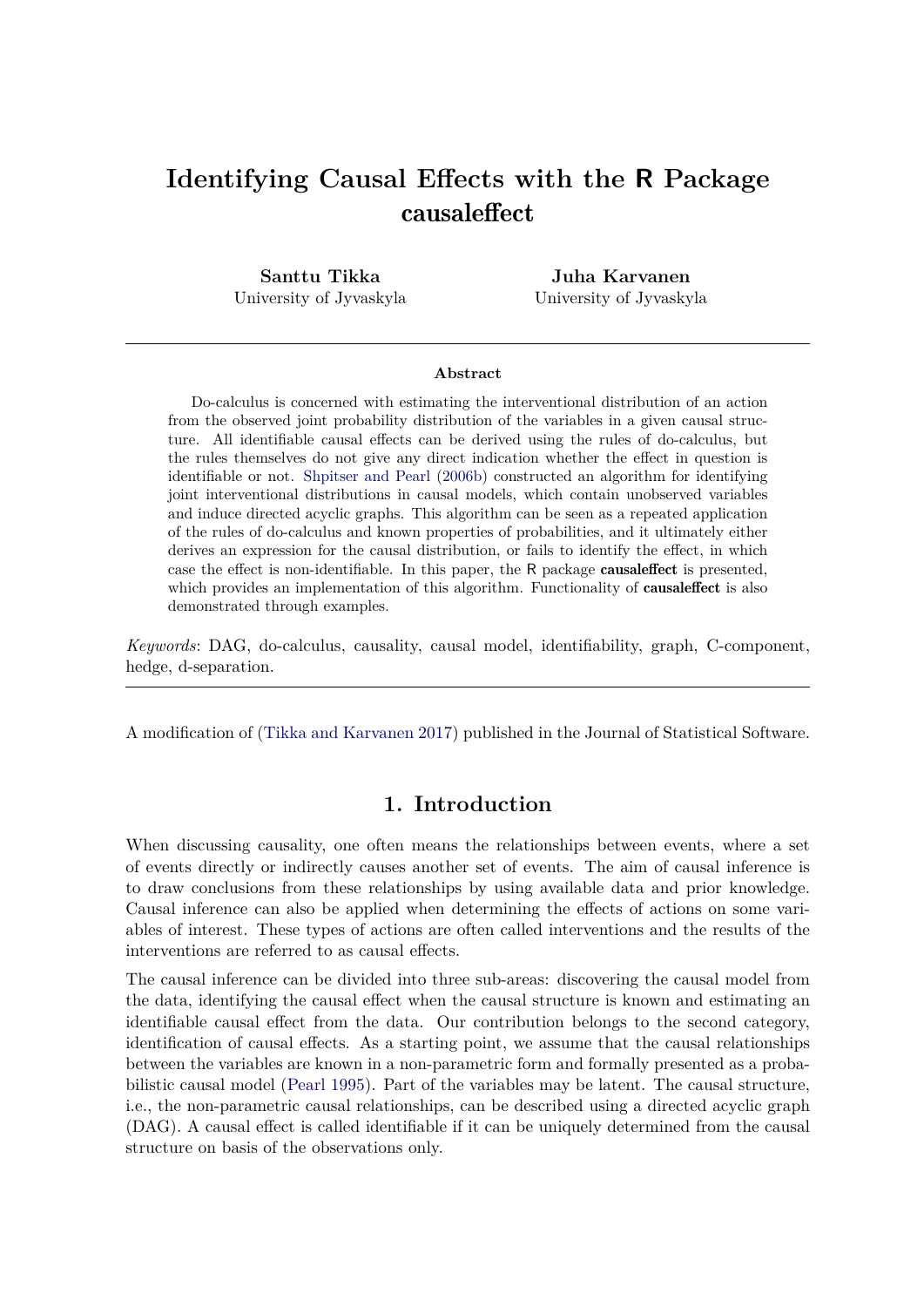Do-calculus [\(Pearl 1995\)](#page-23-0) consist of a set of inference rules, which can be used to express the interventional probability distribution using only observational distributions. The rules of docalculus do not themselves indicate the order in which they should be applied. This problem is solved in the algorithm developed by [Tian and Pearl](#page-24-2) [\(2003\)](#page-24-2) and [Shpitser and Pearl](#page-24-0) [\(2006b\)](#page-24-0). The algorithm is proved to determine the interventional distribution of an identifiable causal effect. When faced with an unidentifiable effect, the algorithm provides a problematic graph structure called a hedge, which can be thought of as the cause of unidentifiability.

Other R packages for causal inference are summarized in Table [1.](#page-2-0) It can be seen that in addition to causaleffect, only pcalg [\(Kalisch](#page-22-0) *et al.* [2012\)](#page-22-0) supports the identification of causal effects. pcalg supports the generalized back-door criterion but does not support the frontdoor criterion. Thus, according to our knowledge, causaleffect is the only R package that implements a complete algorithm for the identification of causal effects.

An algorithm equivalent to the one developed by [\(Shpitser and Pearl 2006b\)](#page-24-0) has been implemented earlier by Lexin Liu in the CIBN software using JavaBayes, which is a graphical software interface written in Java by Fabio Gagliardi Cozman. In addition to causal effect identification CIBN also provides tools for creating and editing graphical models. CIBN is freely available from <http://web.cs.iastate.edu/~jtian/Software/CIBN.htm>. DAGitty [\(Textor](#page-24-3) *et al.* [2011\)](#page-24-3) provides another free interface for causal inference and causal modeling. One of the main features of DAGitty is finding sufficient adjustment sets for the minimization of bias in causal effect estimation. DAGitty can also be used to determine instrumental variables, which is a feature currently not provided by causaleffect. However, DAGitty does not provide a complete criterion for identifiability.

Familiarity of Pearl's causal model, do-calculus and basic graph theory is assumed throughout the paper. These concepts are briefly reviewed in Appendix [A.](#page-25-0) A more detailed description can be found in [\(Pearl 2009\)](#page-23-1) and [\(Koller and Friedman 2009\)](#page-23-2). Notation similar to that of [\(Shpitser and Pearl 2006b\)](#page-24-0) is also utilized repeatedly in this paper. Capital letters denote variables and small letters denote their values. Bold letters denote sets which are formed of the previous two. The abbreviations  $Pa(Y)<sub>G</sub>, An(Y)<sub>G</sub>$ , and  $De(Y)<sub>G</sub>$  denote the set of observable parents, ancestors and descendants of the node set **Y** while also containing **Y** itself. It should also be noted that the shorthand notation of bidirected edges is used to represent the direct effects of an unobserved confounding variable on the two variables at the endpoints of the bidirected edge.

A motivating example is presented in Section [2.](#page-1-0) The identification algorithm is presented in Section [3](#page-4-0) and the details of its R implementation are described in Section [4.](#page-11-0) Section [5](#page-16-0) showcases the usage of causaleffect in R with some simple examples, and describes some curious special cases arising from the nature of the algorithm itself. Section [6](#page-21-0) concludes this paper by providing some examples of similar algorithms, where the work of this paper could be applicable.

# **2. Example on do-calculus**

<span id="page-1-0"></span>Consider identification of causal effect  $P_x(y)$  in the graph *G* of Figure [1.](#page-3-0) We show how this causal effect can be identified by applying do-calculus [\(Pearl 2009\)](#page-23-1) manually. Later the same example is reconsidered using the identification algorithm.

First, the rules of do-calculus are shortly reviewed. The purpose of do-calculus is to represent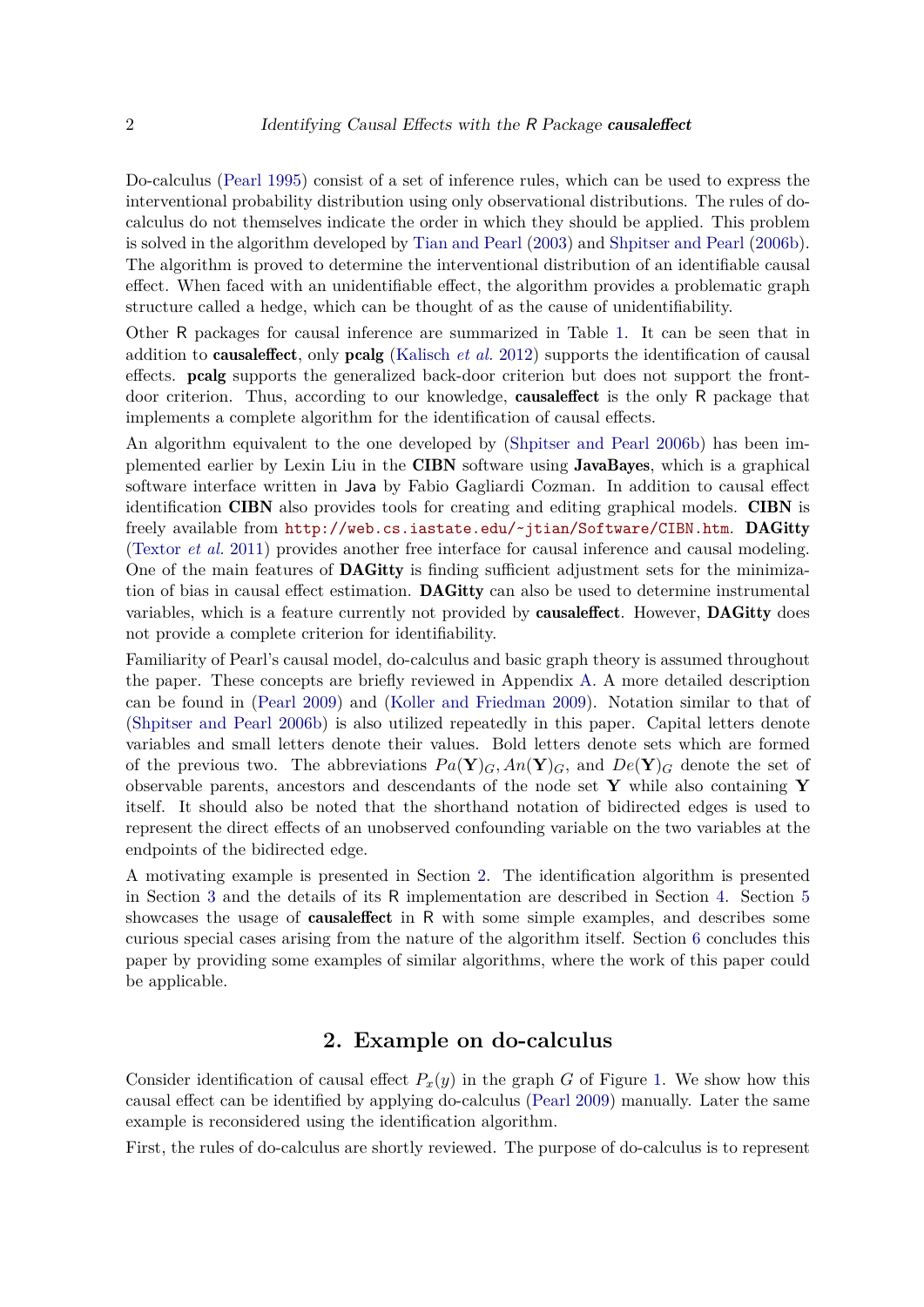<span id="page-2-0"></span>

| Packages for specific applications                                                |                                                                                  |
|-----------------------------------------------------------------------------------|----------------------------------------------------------------------------------|
| <b>ASPBay</b>                                                                     | Bayesian inference on causal genetic variants using affected                     |
|                                                                                   | sib-pairs data (Dandine-Roulland 2015)                                           |
| $\mathop{\mathrm{cin}}$                                                           | Causal inference for neuroscience (Luo <i>et al.</i> 2011)                       |
| mwa                                                                               | Causal inference in spatiotemporal event data (Schutte and                       |
|                                                                                   | Donnay 2015)                                                                     |
| qtlnet                                                                            | Causal inference of QTL networks (Neto and Yandell 2014)                         |
| Packages for estimation of causal effects from data                               |                                                                                  |
| CausalGAM                                                                         | Estimation of causal effects with generalized additive models                    |
|                                                                                   | (Glynn and Quinn 2010)                                                           |
| <b>InvariantCausalPrediction</b>                                                  | Invariant causal prediction (Meinshausen 2015)                                   |
| iWeigReg                                                                          | Improved methods for causal inference and missing data prob-                     |
|                                                                                   | lems (Tan and Shu $2013$ )                                                       |
| pcalg                                                                             | Methods for graphical models and causal inference                                |
| <b>SVMMatch</b>                                                                   | Causal effect estimation and diagnostics with support vector                     |
|                                                                                   | machines (Ratkovic 2015)                                                         |
| wfe                                                                               | Weighted linear fixed effects regression models for causal in-                   |
|                                                                                   | ference (Kim and Imai 2014)                                                      |
| Packages for sensitivity analysis and other specific problems in causal inference |                                                                                  |
| causalsens                                                                        | Selection bias approach to sensitivity analysis for causal ef-                   |
|                                                                                   | fects (Blackwell 2013)                                                           |
| cit                                                                               | Causal inference test (Millstein 2015)                                           |
| ImpactIV                                                                          | Identifying causal effect for multi-component intervention us-                   |
|                                                                                   | ing instrumental variable method (Ding 2012)                                     |
| inferference                                                                      | Methods for causal inference with interference (Saul 2015)                       |
| <b>MatchingFrontier</b>                                                           | Computation of the balance $-\$ sample size frontier in matching                 |
|                                                                                   | methods for causal inference (King $et$ al. 2015)                                |
| mediation                                                                         | Causal mediation analysis (Tingley <i>et al.</i> 2014)                           |
| qualCI                                                                            | Causal inference with qualitative and ordinal information on                     |
|                                                                                   | outcomes (Kashin et al. 2014)                                                    |
| <b>SimpleTable</b>                                                                | Bayesian inference and sensitivity analysis for causal effects                   |
|                                                                                   | from $2 \times 2$ and $2 \times 2 \times K$ tables in the presence of unmeasured |
|                                                                                   | confounding $(Quinn 2012)$                                                       |
| treatSens                                                                         | Sensitivity analysis for causal inference (Carnegie et al. 2015)                 |
| Packages for causal discovery                                                     |                                                                                  |
| <b>CAM</b>                                                                        | Causal additive model (CAM) (Peters and Ernest 2015)                             |
| D2C                                                                               | Predicting causal direction from dependency features (Bon-                       |
|                                                                                   | tempi et al. 2015)                                                               |
| pcalg                                                                             | Methods for graphical models and causal inference                                |
| Packages for identification of causal effects                                     |                                                                                  |
| causaleffect                                                                      | Deriving expressions of joint interventional distributions in                    |
|                                                                                   | causal models                                                                    |
| pcalg                                                                             | Methods for graphical models and causal inference                                |

Table 1: R packages for causal inference.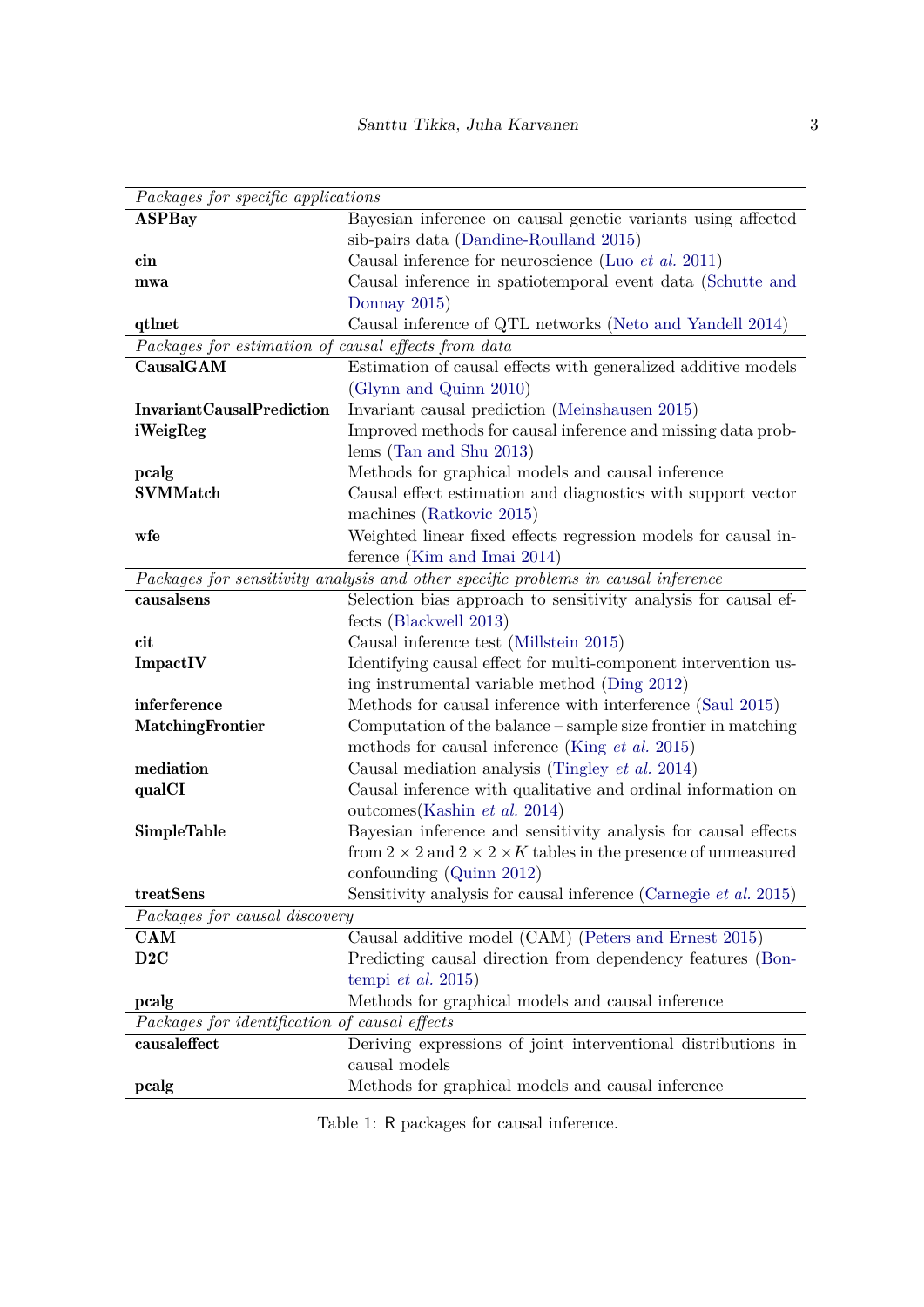

Figure 1: Graph *G* for the illustrative example.

<span id="page-3-0"></span>the interventional distribution  $P_{\bf{x}}({\bf{y}})$  by using only observational probabilities. A causal effect is identifiable, if such an expression can be found by applying the rules of do-calculus repeatedly. This result follow directly from the definition of identifiability due to the fact that all observational distributions are assumed identical for the causal models that induce *G*.

Let **X***,* **Y** and **Z** be pairwise disjoint sets of nodes in the graph *G* induced by a causal model *M*. Here  $G_{\overline{X},\mathbf{Z}}$  means the graph that is obtained from *G* by removing all incoming edges of **X** and all outgoing edges of **Z**. Let *P* be the joint distribution of all observed and unobserved variables of *M*. Now, the following three rules hold [\(Pearl 1995\)](#page-23-0):

1. Insertion and deletion of observations:

$$
P_{\mathbf{x}}(\mathbf{y}|\mathbf{z},\mathbf{w}) = P_{\mathbf{x}}(\mathbf{y}|\mathbf{w}), \text{ if } (\mathbf{Y} \perp \!\!\! \perp \mathbf{Z}|\mathbf{X},\mathbf{W})_{G_{\overline{\mathbf{X}}}}.
$$

2. Exchanging actions and observations:

$$
P_{\mathbf{x},\mathbf{z}}(\mathbf{y}|\mathbf{w}) = P_{\mathbf{x}}(\mathbf{y}|\mathbf{z},\mathbf{w}), \text{ if } (\mathbf{Y} \perp \!\!\! \perp \mathbf{Z}|\mathbf{X},\mathbf{W})_{G_{\overline{\mathbf{X}},\mathbf{Z}}}.
$$

3. Insertion and deletion of actions:

$$
P_{\mathbf{x},\mathbf{z}}(\mathbf{y}|\mathbf{w}) = P_{\mathbf{x}}(\mathbf{y}|\mathbf{w}), \text{ if } (\mathbf{Y} \perp \mathbf{Z}|\mathbf{X},\mathbf{W})_{G_{\overline{\mathbf{X}},Z(\overline{\mathbf{W}})}},
$$

where  $Z(\mathbf{W}) = \mathbf{Z} \setminus An(\mathbf{W})_{G_{\overline{\mathbf{X}}}}$ .

The rules of do-calculus can be shown to be true by using d-separation and the definition of the  $do(\cdot)$ -operator. Pearl presented proofs for these three rules [\(Pearl 1995\)](#page-23-0). Do-calculus has also been shown to be complete, meaning that the expressions of all identifiable causal effects can be derived by using the three rules [\(Shpitser and Pearl 2006b;](#page-24-0) [Huang and Valtorta 2006\)](#page-22-7). To identify  $P_x(y)$  in the causal model of Figure [1,](#page-3-0) we begin with the factorization

$$
P_x(y) = \sum_{w,z} P_x(y|w,z) P_x(z|w) P_x(w).
$$
 (1)

Let us start by focusing on the first term in the sum. Because  $(Y \perp\!\!\!\perp Z | X, W)_{G_{\overline{X},Z}}$  rule 2 implies that

<span id="page-3-1"></span>
$$
P_x(y|w,z) = P_{x,z}(y|w)
$$

and by noting that  $(Y \perp\!\!\!\perp X | Z, W)_{G_{\overline{Z}, \overline{X}}}$  rule 3 allows us to write

$$
P_{x,z}(y|w) = P_z(y|w).
$$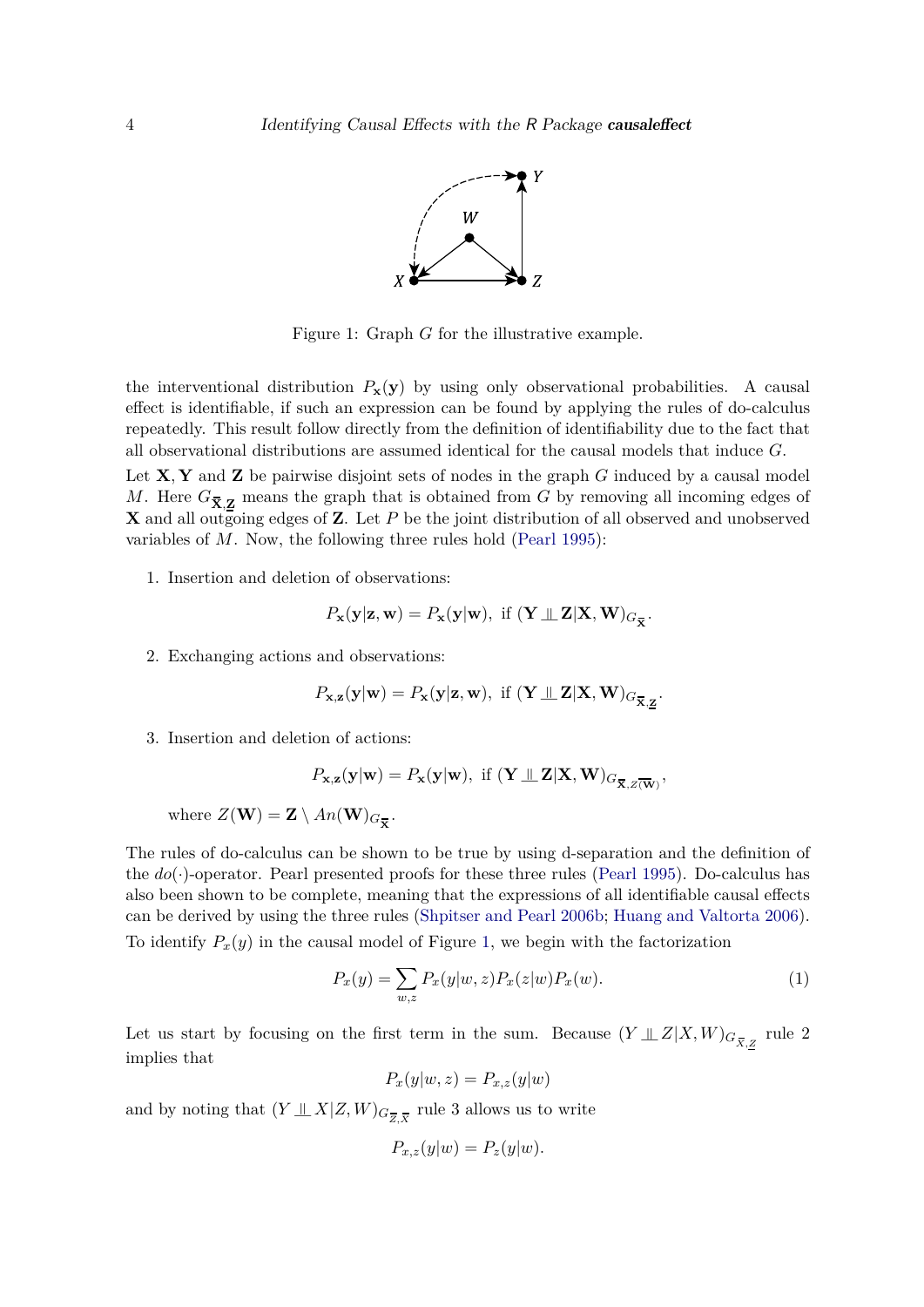By expanding the previous expression we get

<span id="page-4-3"></span>
$$
P_z(y|w) = \sum_x P_z(y|w, x) P_z(x|w).
$$
\n(2)

Rule 2 and the fact that  $(Y \perp\!\!\!\perp Z | X, W)_{G_Z}$  together imply

<span id="page-4-1"></span>
$$
P_z(y|w,x) = P(y|w,x,z).
$$
\n(3)

The condition  $(X \perp\!\!\!\perp Z|W)_{G_{\overline{Z}}}$  and rule 3 allow us to write

<span id="page-4-4"></span><span id="page-4-2"></span>
$$
P_z(x|w) = P(x|w). \tag{4}
$$

Inserting  $(3)$  and  $(4)$  into  $(2)$  yields

$$
P_z(y|w) = \sum_x P(y|w, x, z)P(x|w).
$$
\n(5)

<span id="page-4-5"></span>Focusing now on the second term of [\(1\)](#page-3-1) we see that because  $(Z \perp\!\!\!\perp X|W)_{G_X}$  rule 2 implies that

$$
P_x(z|w) = P(z|x, w). \tag{6}
$$

Similarly, the third term simplifies by using rule 3 and the condition  $(W \perp\!\!\!\perp X)_{G_{\overline{X}}}$  rule 3.

<span id="page-4-6"></span>
$$
P_x(w) = P(w). \tag{7}
$$

Finally, we combine the results above by inserting [\(5\)](#page-4-4), [\(6\)](#page-4-5) and [\(7\)](#page-4-6) into [\(1\)](#page-3-1) which yields the expression for the causal effect.

$$
P_x(y) = \sum_{w,z} \left( \sum_x P(y|w,x,z) P(x|w) \right) P(z|x,w) P(w)
$$

In Section [3.3](#page-9-0) we will see how the causal effect can be identified by applying the algorithm of [\(Shpitser and Pearl 2006b\)](#page-24-0). The previous result highly resembles the front-door criterion, which states that

$$
P_{\mathbf{x}}(\mathbf{y}) = \sum_{\mathbf{s}} \left( \sum_{\mathbf{x}} P(\mathbf{y}|\mathbf{x}, \mathbf{s}) P(\mathbf{x}) \right) P(\mathbf{s}|\mathbf{x}),
$$

whenever the set **S** blocks all directed paths from **X** to **Y**, there are no unblocked back-door paths from **X** to **S** and **X** blocks all back-door paths from **S** to **Y**. However, neither *W*, *Z*, or  $\{W, Z\}$  satisfy the role of the set **S**. The criterion would certainly hold if we removed *W* from the graph.

# **3. Identifiability algorithm**

<span id="page-4-0"></span>Even if a causal effect is identifiable, the rules of do-calculus themselves do not guarantee that they could be used to form an expression for the interventional distribution, and that it would contain only observed quantities. It is also not self-evident in which order the rules of do-calculus should be applied to reach the desired expression from the joint distribution of the observed variables  $P(\mathbf{V})$ .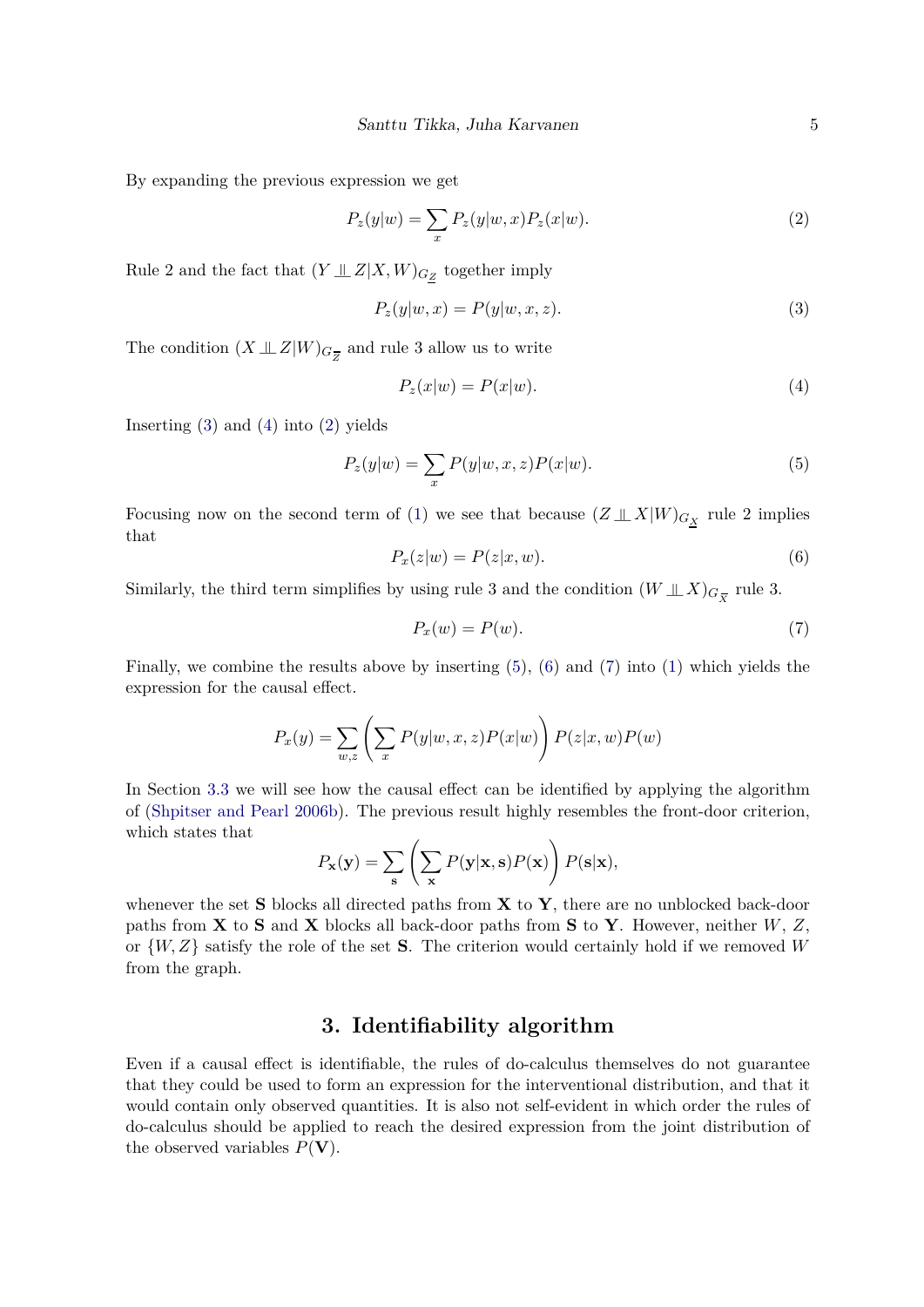<span id="page-5-0"></span>

(a) Graph *G*. (b) A subgraph of *G* induced by the set  $\{X, Z_1, Z_2\}$ .

Figure 2: An example illustrating the definition of an induced subgraph.

To overcome these limitations an identifiability algorithm has been developed by [Shpitser](#page-24-0) [and Pearl](#page-24-0) [\(2006b\)](#page-24-0). This algorithm can be used to determine the identifiability of any causal effect, in addition of generating the expression for the interventional distribution in the case of an identifiable effect.

### <span id="page-5-1"></span>**3.1. Definitions**

Some graph theoretic definitions are necessary in order to present the algorithm. The notation mostly follows that of [\(Shpitser and Pearl 2006b\)](#page-24-0) with some slight alterations for the benefit of the reader.

**Definition 1** (Induced Subgraph). Let  $H = \langle \mathbf{W}, \mathbf{F} \rangle$  and  $G = \langle \mathbf{V}, \mathbf{E} \rangle$  be graphs such that **W** ⊂ **V**. If every pair of nodes *X,Y* ∈ **W** is connected by an edge in graph *H* precisely when they are connected by an edge of the same direction in graph *G*, then *H* is an *induced subgraph* induced by the set **W** and  $H = G[\mathbf{W}]$ .

Defining new graphs using only a set of nodes can easily be achieved using induced subgraphs. For example, the graph in Figure  $2(b)$  is an induced subgraph induced by the nodes  $X, Z_1$ and  $Z_2$  from  $G$  in  $2(a)$ .

Perhaps the most important definition is C-component (confounded component).

**Definition 2** (C-component, [\(Shpitser and Pearl 2006b\)](#page-24-0) 3). Let  $G = \langle \mathbf{V}, \mathbf{E} \rangle$  be a graph. If there exists a set **B** such that  $B \subset E$  and **B** contains only bidirected edges, and the graph  $\langle \mathbf{V}, \mathbf{B} \rangle$  is connected, then *G* is a *C-component*.

Both graphs in Figure [2](#page-5-0) are examples of C-components. Even if a graph is not a C-component, at least one of its subgraphs is guaranteed to be a C-component because every subgraph induced by a single node is always a C-component. It is often of greater interest to determine how a given graph can be partitioned in C-components that contain as many nodes as possible.

**Definition 3** (Maximal C-component). Let *G* be a graph and  $C = \langle V, E \rangle$  a C-component such that  $C \subset G$ . C-component *C* is *maximal* (with respect to graph *G*) if  $H \subset C$  for every bidirected path *H* of graph *G* which contains at least one node of the set **V**.

[Tian](#page-24-8) [\(2002\)](#page-24-8) proved, that the joint probability distribution *P*(**V**) of the observed variables of graph *G* can always be factorized in such a way, that each term of the resulting product corresponds to a maximal C-component. This property is in a fundamental role in the algorithm,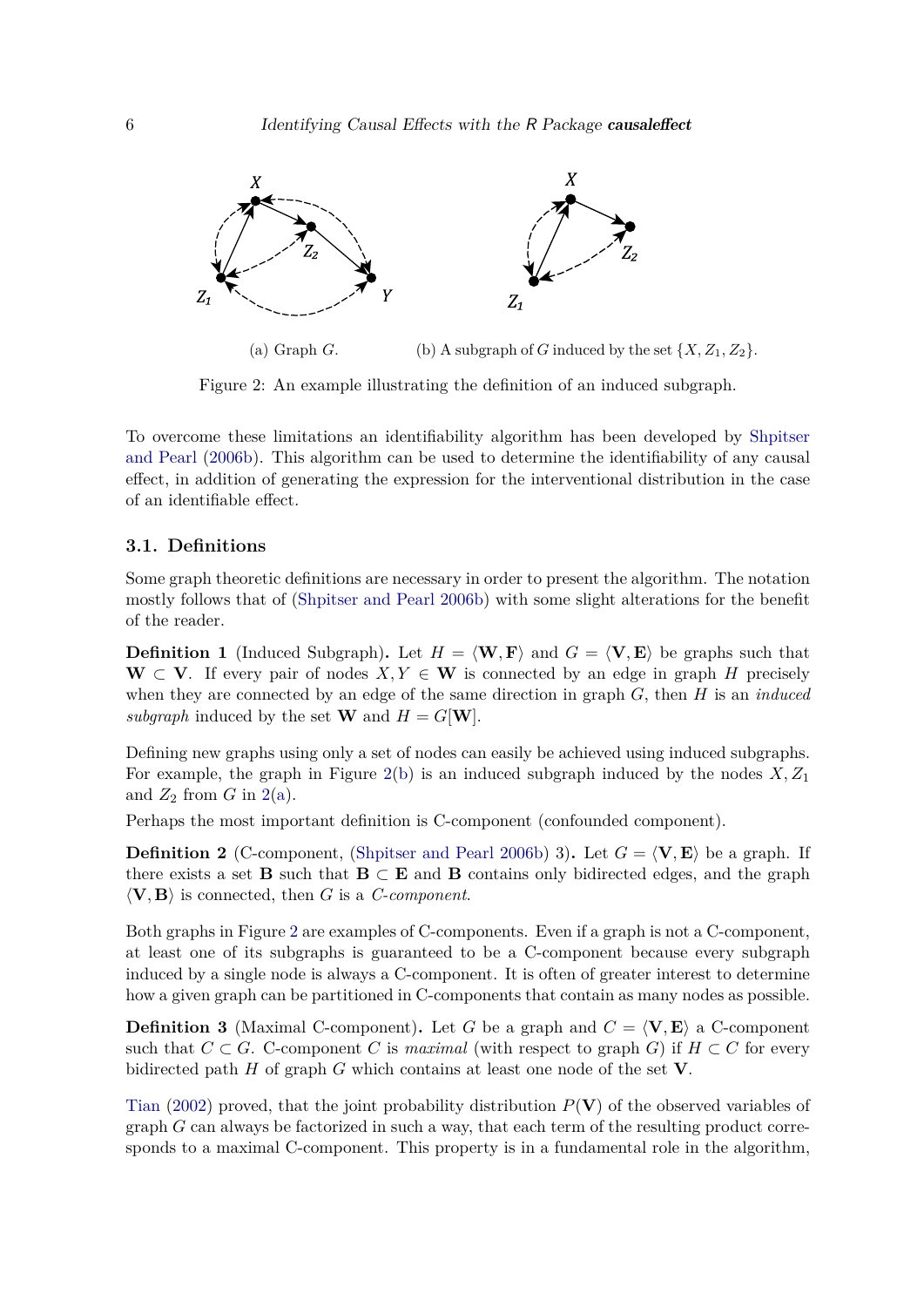<span id="page-6-0"></span>

Figure 3: Path *H*.

since it can be used to recursively divide the expression of the interventional distribution into simpler expressions.

If a given graph *G* is not a C-component, it can still be divided into a unique set *C*(*G*) of subgraphs, each a maximal C-component of *G*. This follows from the fact, that there exists a bidirected path between two nodes in *G* if and only if they belong in the same maximal C-component, which in turn follows from the definition of a maximal C-component. This means, that the bidirected paths of graph *G* completely define its maximal C-components.

C-trees are a special case of C-components. They are closely related to direct effects, which are causal effects of the form  $P_{Pa(Y)}(Y)$ .

**Definition 4** (C-tree, [\(Shpitser and Pearl 2006b\)](#page-24-0) 4)**.** Let *G* be a C-component such that every observed node has at most one child. If there is a node *Y* such that  $G[An(Y)_{G}] = G$ , then *G* is a *Y* -*rooted C-tree*.

Using only C-trees and C-components it is already possible to characterize identifiability of effects on a single variable. C-forest is the multivariate generalization of a C-tree in such a way that the *root set*, which is the set of nodes  $\{X \in G \mid De(X)_{G} \setminus \{X\} = \emptyset\}$ , contains one or more nodes.

**Definition 5** (C-forest, [\(Shpitser and Pearl 2006b\)](#page-24-0) 5)**.** Let *G* be a graph and **Y** its root set. If *G* is a C-component, and every observed node has at most one child, then *G* is **Y**-*rooted C-forest*.

Both C-components in Figure [2](#page-5-0) are also C-forests, because every observed node has at most one child in both graphs. In addition, their root sets consist only of a single node. There exists a connection between C-forests and general causal effects of the form  $P_{\mathbf{x}}(\mathbf{Y})$ . A graph structure formed by a pair of C-trees is used to determine such effects.

[Shpitser and Pearl](#page-24-0) [\(2006b\)](#page-24-0) proved, that if a graph *G* contains a hedge for  $P_x(y)$ , then the effect is not identifiable.

**Definition 6** (Hedge, [\(Shpitser and Pearl 2006b\)](#page-24-0) 6). Let  $G = \langle \mathbf{V}, \mathbf{E} \rangle$  be a graph, and  $\mathbf{X}, \mathbf{Y} \subset$ **V** disjoint subsets. If there are two **R**-rooted C-forests  $F = \langle \mathbf{V}_F, \mathbf{E}_F \rangle$  and  $F' = \langle \mathbf{V}_{F'}, \mathbf{E}_{F'} \rangle$ such that  $\mathbf{V}_F \cap \mathbf{X} \neq \emptyset$ ,  $\mathbf{V}_{F'} \cap \mathbf{X} = \emptyset$ ,  $F' \subset F$ , and  $\mathbf{R} \subset An(\mathbf{Y})_{G_{\overline{\mathbf{X}}}}$ , then F and F' form *hedge* for  $P_{\mathbf{x}}(\mathbf{y})$  in  $G$ .

Hedges are a remarkable structure, since they generalize certain results regarding identifiability. One example of such a result is the condition for identification of a causal effect of the form  $P_x(\mathbf{y})$  in [\(Tian and Pearl 2002\)](#page-24-9). The result states that  $P_x(\mathbf{y})$  is identifiable if and only if there are no bidirected paths between *X* and any of its children in  $G[An(\mathbf{Y})_G]$ . Consider the graph  $H = \langle V, E \rangle$  in Figure [3](#page-6-0) containing the nodes X and Y and a bidirected path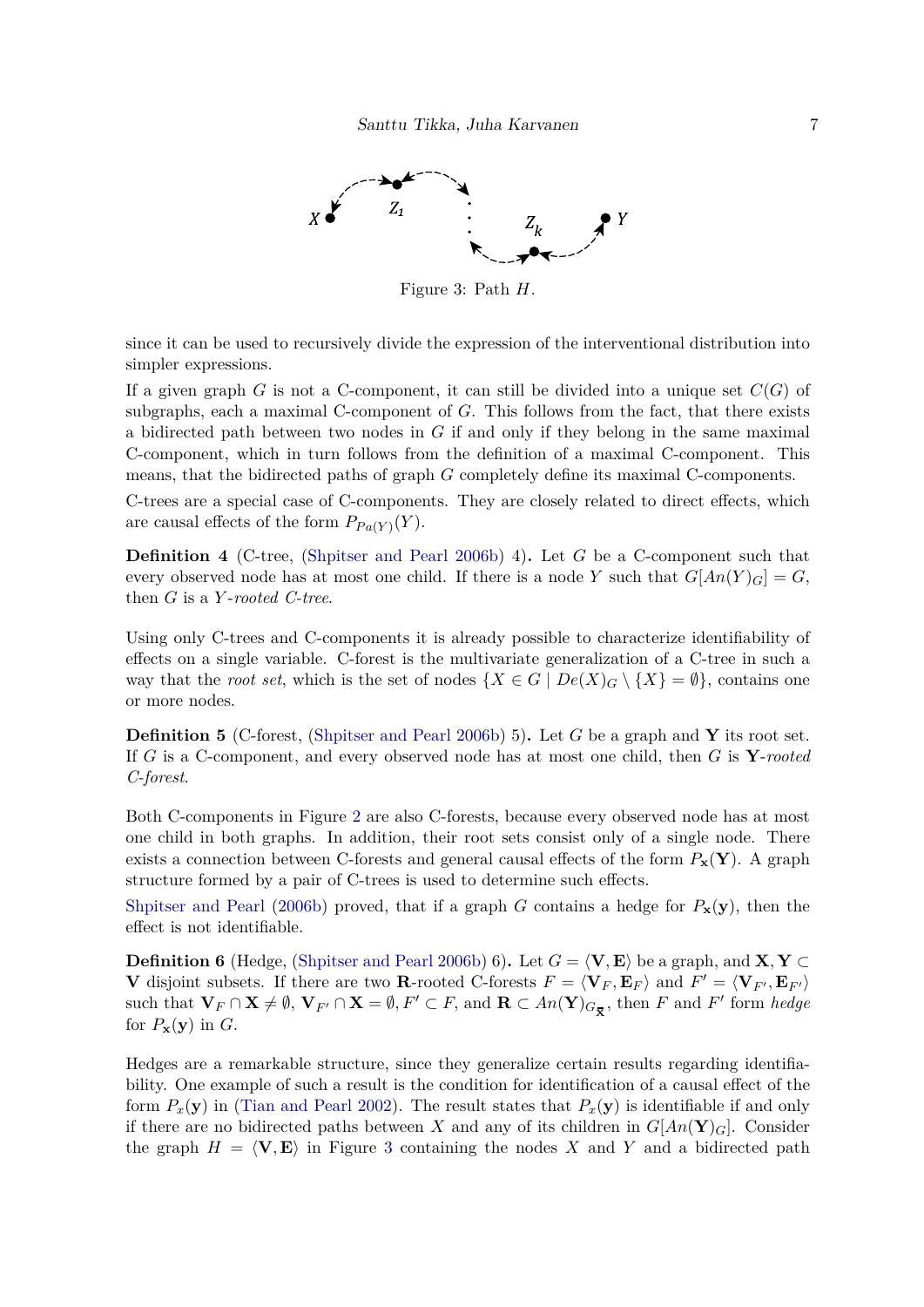connecting them formed by the intermediary nodes  $\{Z_1, \ldots, Z_k\}$ . One can observe, that the C-forests *H* and  $H[\mathbf{V} \setminus \{X\}]$  form a hedge for  $P_x(Y, Z_1, \ldots, Z_k)$ .

### <span id="page-7-0"></span>**3.2. Algorithm**

Using the previously presented definitions it is now possible to define Algorithm [1,](#page-8-0) which completely characterizes the identifiability problem of general causal effects. [Shpitser and](#page-24-0) [Pearl](#page-24-0) [\(2006b\)](#page-24-0) showed, that the expression returned by Algorithm [1](#page-8-0) for  $P_{\mathbf{x}}(\mathbf{y})$  is always correct if the effect in question is identifiable. They also showed, that if the algorithm is interrupted on line five, then the original graph *G* contains a hedge, preventing the identifiability of the effect. The existence of a hedge is therefore equivalent with unidentifiability. This result also shows the completeness of do-calculus, because the algorithm only applies standard rules of probability manipulations and the three rules of do-calculus. All variables are assumed to be discrete, but the algorithm can also be applied in a continuous case, when the respective sums are replaced with integrals.

The algorithm is required to be able to iteratively process the nodes of the graph, which means that the nodes have to be ordered in some meaningful fashion. This ordering must be able to take the directions of the edges into account, and at least one such ordering must always exist for any given graph. Topological ordering has all of these prerequisite properties.

**Definition 7** (Topological Ordering). *Topological ordering*  $\pi$  of a DAG  $G = \langle V, E \rangle$  is an ordering of its nodes, where either  $X > Y$  or  $Y > X$  for all pairs of nodes  $X, Y \in V$ ,  $X \neq Y$ in *G*. In addition, no node can be greater than its descendants in  $\pi$ . In other words, if *X* is an ancestor of  $Y$  in  $G$ , then  $X \leq Y$ .

There exists at least one topological ordering for any DAG, but in some cases there can be multiple orderings. One way to always construct an ordering for a given graph is to begin by determining all nodes without parents, and ordering them arbitrarily. Next, all nodes without parents excluding the nodes found in previous step are determined and again ordered arbitrarily. It is also assigned, that the largest node in the previous step is smaller than the smallest node in the current step. This process is iterated, until all nodes have been ordered.

Algorithm [1](#page-8-0) is simple in a sense that at each recursion stage the computation proceeds to exactly one line only. This is easy to see from the fact that after a condition regarding any of the line has been checked, either a **return** or a **FAIL** command will be executed. If  $\mathbf{x} = \emptyset$  on line one, then the marginal distribution  $P(\mathbf{y})$  is computed instead of a causal effect. This can be achieved by marginalizing over the joint distribution  $P(\mathbf{V})$ . On line two, all non-ancestors of **Y** in *G* are eliminated. This is possible due to the fact that the input of the algorithm assumes that *G* is an *I*-map of *G* and thus all necessary conditional independences hold. On line three, interventions are added to the original causal effect, which is feasible due to the third rule of do-calculus, because  $(\mathbf{Y} \perp\!\!\!\perp \mathbf{W}|\mathbf{X})_{G_{\overline{\mathbf{X}},\overline{\mathbf{W}}}}$ .

It is possible to index the nodes of *G* and the nodes of any subgraph of *G* using the topological ordering. This property is utilized on lines four, six and seven. The notation  $V_{\pi}^{(i-1)}$  refers to all nodes in *G* that are smaller than  $V_i$  in  $\pi$ . Any topological ordering of *G* is also a topological ordering for any subgraph of *G*. This means, that it is unnecessary to determine a new ordering for each subgraph of *G*. Instead, one can fix the ordering before applying the algorithm.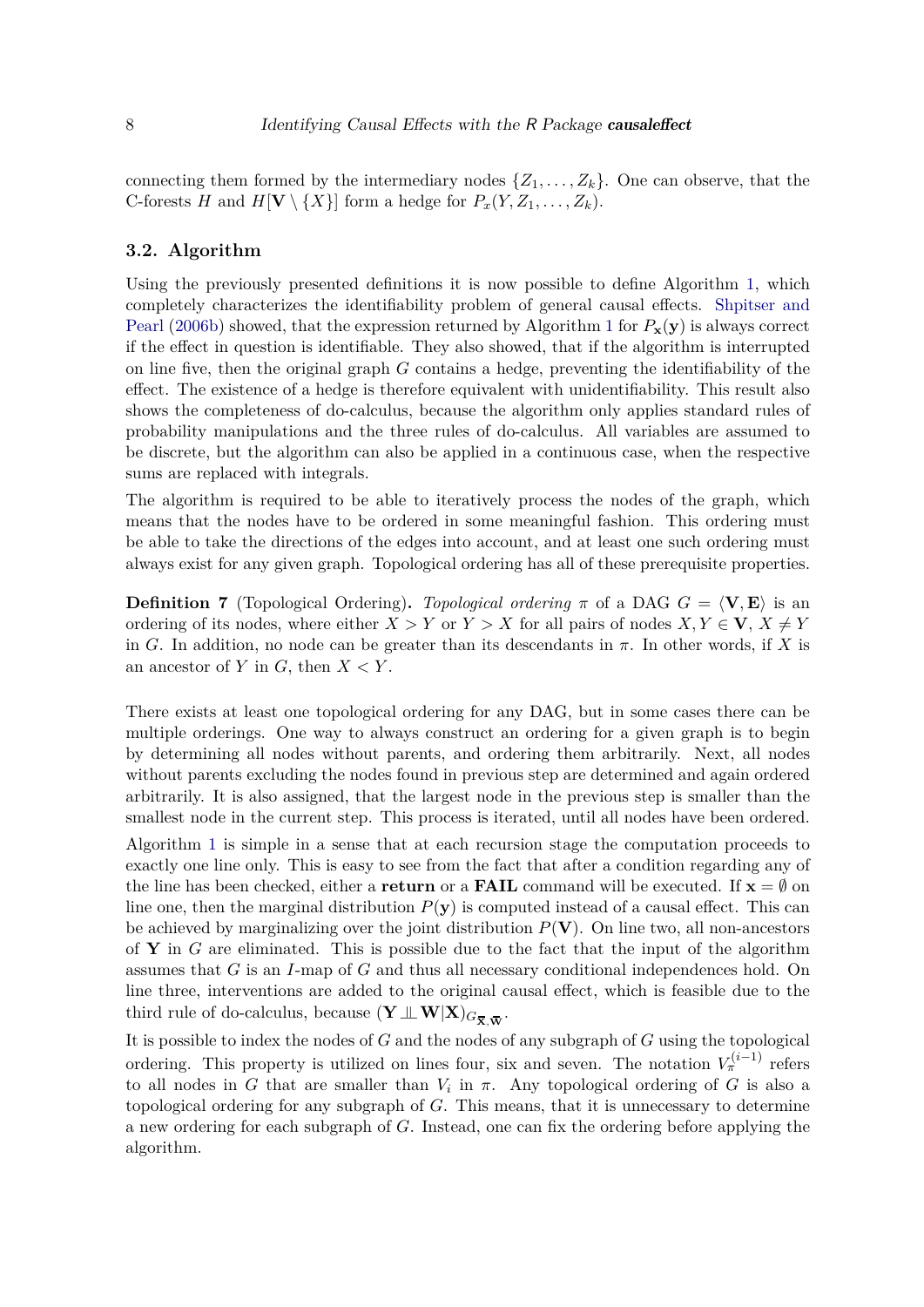<span id="page-8-0"></span>**INPUT:** Value assignments **x** and **y**, joint distribution  $P(\mathbf{v})$  and a DAG  $G = \langle \mathbf{V}, \mathbf{E} \rangle$ . *G* is an *I*-map of *P*.

**OUTPUT:** Expression for  $P_{\mathbf{x}}(\mathbf{y})$  in terms of  $P(\mathbf{v})$  or  $\textbf{FAIL}(F, F')$ .

```
function ID(y, x, P, G)1: if x = \emptyset, then
           \mathbf{return} \, \sum_{v \in \mathbf{v} \setminus \mathbf{y}} P(\mathbf{v}).2: if V \neq An(Y)<sub>G</sub>, then
           return ID(y, x \cap An(Y)G, P(An(Y)G), G[An(Y)G)].
3: Let \mathbf{W} = (\mathbf{V} \setminus \mathbf{X}) \setminus An(\mathbf{Y})_{G_{\overline{\mathbf{X}}}}.if W \neq \emptyset, then
          return ID(\mathbf{y}, \mathbf{x} \cup \mathbf{w}, P, G).
4: if C(G[\mathbf{V} \setminus \mathbf{X}]) = \{G[\mathbf{S}_1], \ldots, G[\mathbf{S}_k]\},\ then
           \mathbf{return} \: \sum_{v \in \mathbf{v} \setminus (\mathbf{y} \cup \mathbf{x})} \prod_{i=1}^k \: \mathbf{ID}(\mathbf{s}_i, \mathbf{v} \setminus \mathbf{s}_i, P, G).if C(G[\mathbf{V} \setminus \mathbf{X}]) = \{G[\mathbf{S}]\}\, then
5: if C(G) = \{G\}, then
               throw FAIL(G, G[S]).
6: if G[S] \in C(G), then
                \mathbf{return} \, \sum_{v \in \mathbf{s} \setminus \mathbf{y}} \prod_{V_i \in \mathbf{S}} P(v_i|v_\pi^{(i-1)}).7: if (\exists \mathbf{S}')\mathbf{S} \subset \mathbf{S}' such that G[\mathbf{S}'] \in C(G), then
                \textbf{return } \textbf{ID}(\textbf{y},\textbf{x} \cap \textbf{s}',\textstyle\prod_{V_i \in \textbf{S}'} P(V_i | V_\pi^{(i-1)} \cap \textbf{S}', v_\pi^{(i-1)} \setminus \textbf{s}'), G[\textbf{S}']).
```
The maximal C-components of  $G[V \setminus X]$  are determined on line four and their factorization property is utilized. If more than one C-components were found, it is now necessary to calculate a new causal effect for every C-component. The algorithm proceeds to either line five, six or seven in the case if only one C-component was found.

If Algorithm [1](#page-8-0) throws **FAIL**, then the original graph *G* contains a hedge formed by graph *G* and *G*[**S**] of the current recursion stage, due to which the original effect is not identifiable and computation terminates. If the algorithm continues, then it is necessary to determine whether  $G[S]$  is a maximal C-component of  $G$ . If this is the case, then the condition of line six has been satisfied. In the other case, the computation of the intervention can be limited to the intersection of sets  $X$  and  $S'$  on line seven.

Identifiability of conditional interventional distributions is characterized by Algorithm [2.](#page-9-1) This algorithm is a generalization of Algorithm [1](#page-8-0) and in fact it utilizes the function **ID** in the computation. It was constructed by [Shpitser and Pearl](#page-24-10) [\(2006a\)](#page-24-10) for identifying conditional causal effects i.e., causal effects of the form  $P_{\mathbf{x}}(\mathbf{y}|\mathbf{z})$ . They showed, that this algorithm is also sound and complete for identifying all such effects.

The primary focus of this paper however, is the implementation of Algorithm [1.](#page-8-0) The implementation of Algorithm [2](#page-9-1) follows seamlessly from this implementation, because at the bottom of any recursive stack of **IDC** the function **ID** is ultimately called, which determines if the original conditional effect is identifiable. The only additional task is to determine whether a suitable node for the d-separation condition exists on line 1.

Algorithm 1: The causal effect of intervention  $do(X = x)$  on **Y**.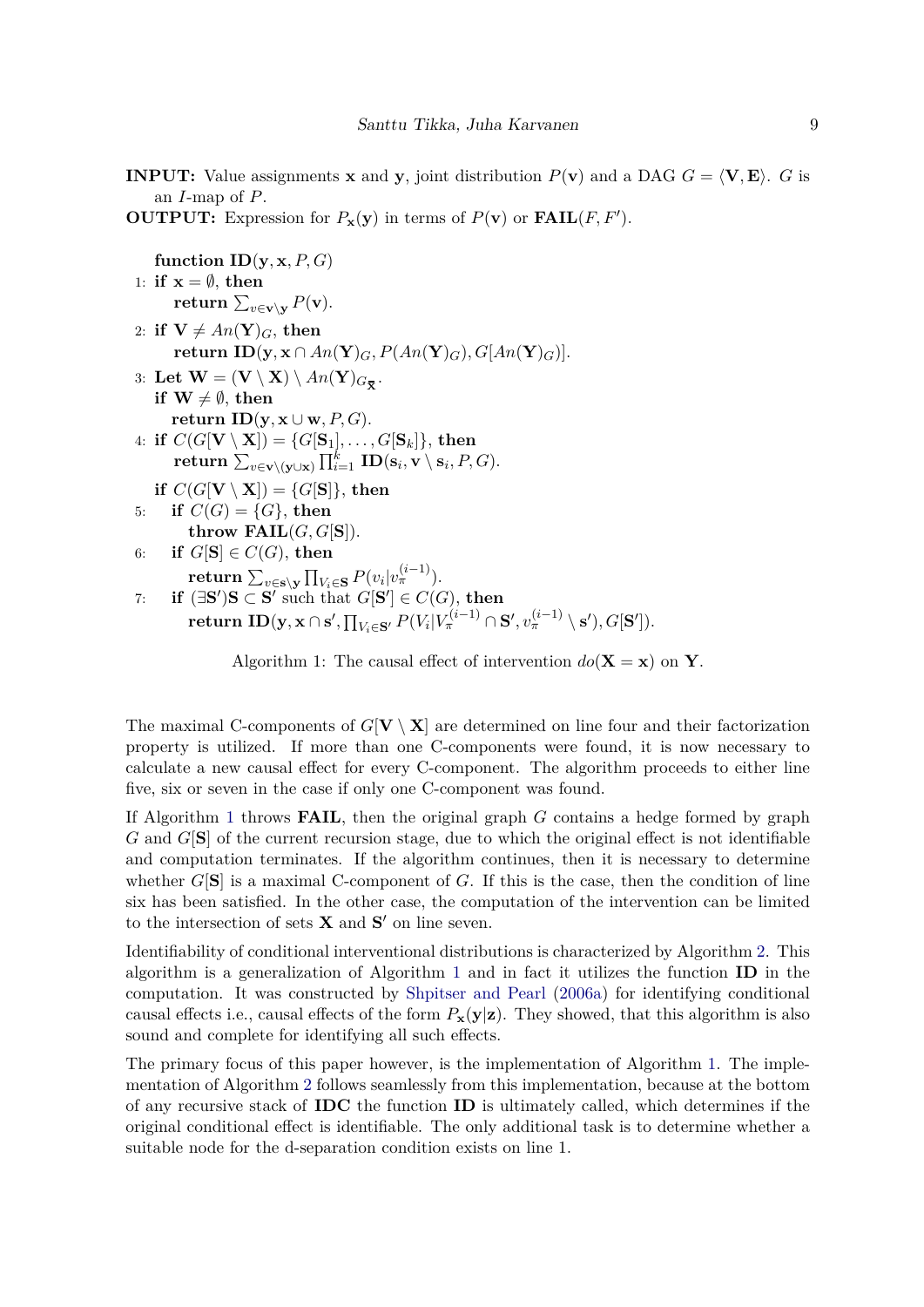<span id="page-9-1"></span>**INPUT:** Value assignments **x**, **y** and **z**, joint distribution  $P(\mathbf{v})$  and a DAG  $G = \langle \mathbf{V}, \mathbf{E} \rangle$ .  $G$ is an *I*-map of *P*.

**OUTPUT:** Expression for  $P_{\mathbf{x}}(\mathbf{y}|\mathbf{z})$  in terms of  $P(\mathbf{v})$  or  $\textbf{FAIL}(F, F')$ .

**function**  $IDC(y, x, z, P, G)$ 

- $1:$  **if** ∃*Z* ∈ **Z** such that  $(\mathbf{Y} \perp\!\!\!\perp Z | \mathbf{X}, \mathbf{Z} \setminus \{Z\})_{G_{\overline{\mathbf{X}}, \mathbf{Z}}}$  then **return IDC**( $\mathbf{y}, \mathbf{x} \cup \{z\}, \mathbf{z} \setminus \{z\}, P, G$ ).
- 2: **else** let  $P' = \text{ID}(y \cup z, x, P, G)$ .  $\mathbf{return} \; P' / \sum_{y \in \mathbf{y}} P'$

Algorithm 2: The causal effect of intervention  $do(X = x)$  on Y given Z.

<span id="page-9-2"></span>

Figure 4: Graph *G* and its subgraphs.

#### <span id="page-9-0"></span>**3.3. Application in practice**

We return to the example presented in Section [2.](#page-1-0) The graph of the example along with some subgraphs are shown here in Figure [4.](#page-9-2) Let  $G = \langle V, E \rangle$  be a graph such as in Figure [4\(a\)](#page-9-2) and a causal effect of interest  $P_x(y)$ , which is to be identified from the joint distribution *P*(*X, Y, Z, W*). Only a single topological ordering exists for the nodes of *G*, and it is *W <*  $X < Z < Y$ . Clearly  $\mathbf{x} \neq \emptyset$ ,  $\mathbf{V} = An(Y)_{G}$  and  $\mathbf{W} = \emptyset$ , so the first three lines are ignored and line four is triggered, since

$$
C(G[\mathbf{V}\setminus\{X\}])=\{G[W],G[Z],G[Y]\}.
$$

Because **v**  $\setminus (\{y\} \cup \{x\}) = \{w, z\}$ , it is now necessary to identify three new causal effects in the following expression:

$$
\sum_{w,z} P_{x,z,y}(w) P_{w,x,y}(z) P_{w,x,z}(y).
$$

Consider the first term of the product. Because  $\mathbf{V} \neq An(W)_{G}$ , line two is triggered, and non-ancestors of *W* are ignored. This results in the first term simplifying to  $P(w)$  because  $An(W)$ <sup>*G*</sup> = {*W*}. Line two is also triggered when computing the second term, and

$$
P_{w,x,y}(z) = P_{w,x}(z)
$$

in a subgraph induced by ancestors of *Z* as in Figure [4\(b\)](#page-9-2). Observing that

$$
C(G[An(Z)_G \setminus \{W, X\}]) = \{G[Z]\}
$$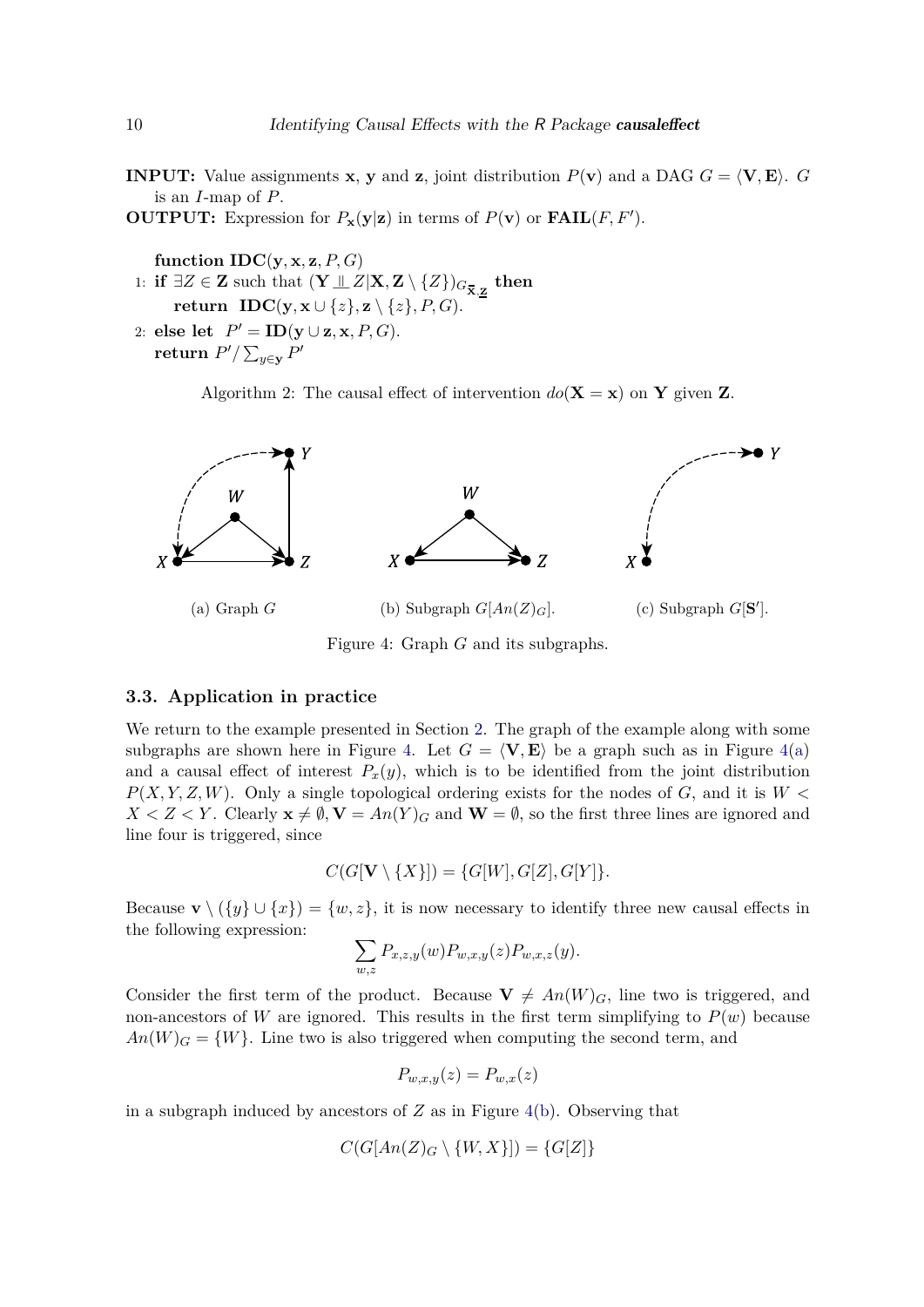<span id="page-10-0"></span>

(a) Graph *F*. (b) Subgraph  $An(Z_2)_F$ .

Figure 5: Graph *F* and its subgraph  $F[An(Z_2)_F]$ .

and

$$
G[Z] \in C(G[An(Z)_{G}]) = \{G[X], G[W], G[Z]\},\
$$

the algorithm proceeds to line 6 and the second term simplifies again

$$
P_{w,x}(z) = P(z|w, x).
$$

The last term  $P_{w,x,z}(y)$  triggers line four, because

$$
C(G[\mathbf{V}\setminus\{W,X,Z\}])=\{G[Y]\}.
$$

*G*[*Y* ] is not a maximal C-component of *G*, but *Y* is a node of one of the maximal C-components of *G*:  $\{Y\} \subset \{X, Y\} = \mathbf{S}'$ . It holds for the set  $\mathbf{S}'$ , that

$$
G[\mathbf{S'}] \in C(G) = \{G[\{X, Y\}], G[W], G[Z]\}.
$$

So it is mandatory to compute  $P_x(y)$  from  $P(X|w)P(Y|X, w, z)$  in the graph corresponding to Figure  $4(c)$ . It should be noted, that this causal effect differs from the original effect  $P_x(y)$ , because the joint distribution  $P(\mathbf{V})$  of observed variables of *G* is not the same as the distribution  $P(X|w)P(Y|X, w, z)$  of the subgraph of the current recursion stage.

Line two is triggered next, and since *Y* has no observed ancestors in the graph corresponding to  $4(c)$ , it follows that

$$
P_x(y) = \sum_x P(x|w)P(y|x, w, z).
$$

An expression for the original causal effect is obtained by combining the previous results

$$
P_x(y) = \sum_{w,z} P(z|w,x)P(w) \sum_x P(y|w,x,z)P(x|w).
$$

The result agrees with the result derived in Section [2.](#page-1-0)

Algorithm [1](#page-8-0) can also be used to detect unidentifiability. Let  $F = \langle V, E \rangle$  be a graph of Figure [5\(a\)](#page-10-0) and a causal effect of interest  $P_x(y)$ , which is to be identified from  $P(X, Y, Z_1, Z_2)$ . Let the topological ordering of the nodes of  $F$  be  $Z_1 < X < Z_2 < Y$ .

The computation starts from line three

$$
\mathbf{W} = (\mathbf{V} \setminus \mathbf{X}) \setminus An(\mathbf{Y})_{F_{\overline{\mathbf{X}}}} = (\{X, Y, Z_1, Z_2\} \setminus \{X\}) \setminus \{X, Z_2, Y\} = \{Z_1\} \neq \emptyset.
$$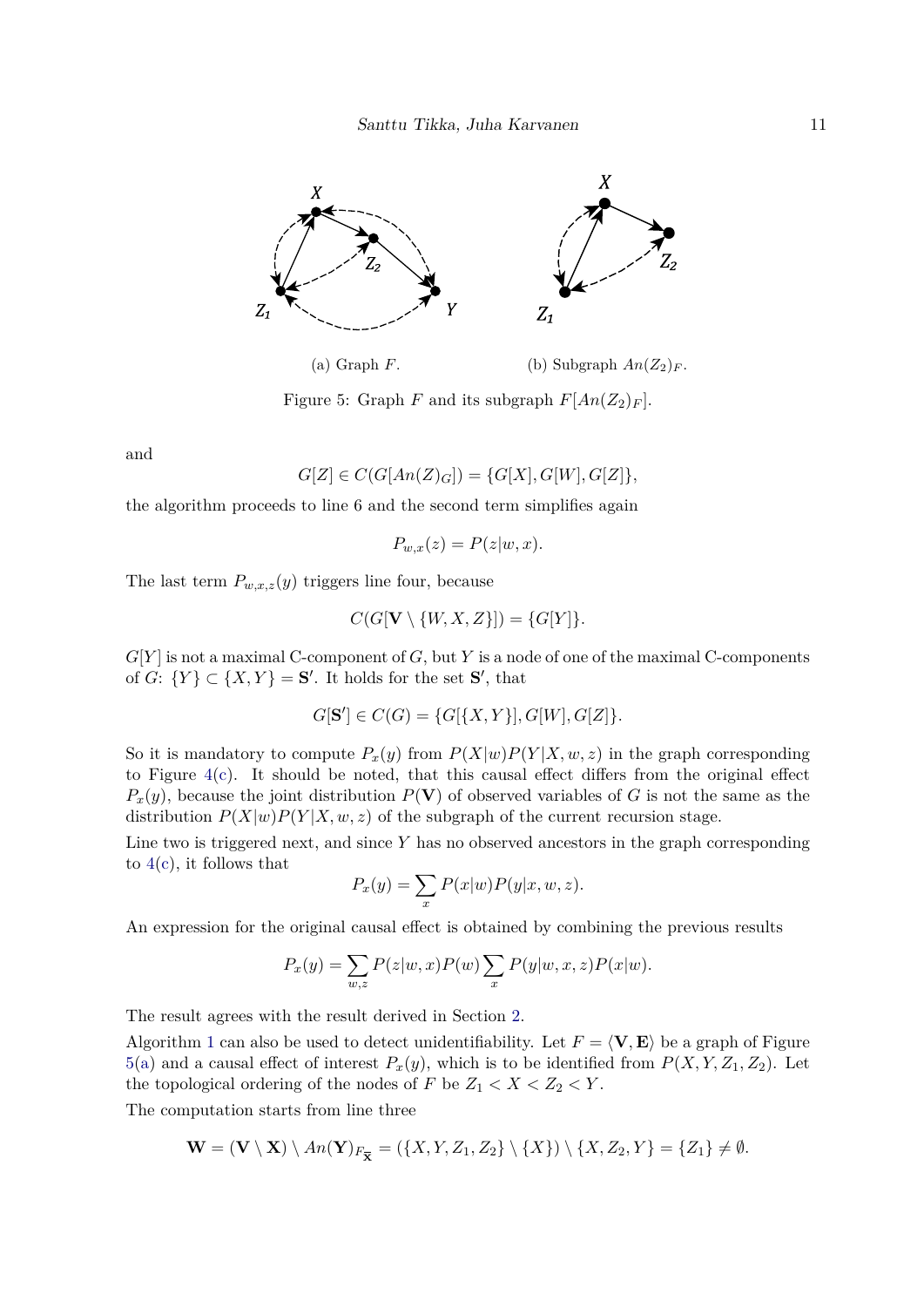$Z_1$  is added to the original intervention, so  $P_{z_1,x}(y)$  has to be identified. Line four is triggered next, because

$$
C(F[\mathbf{V}\setminus\{Z_1,X\}])=\{F[Z_2],F[Y]\}.
$$

Since **v**  $\setminus (\{y\} \cup \{z_1, x\}) = \{z_2\}$ , two new causal effects have to be identified following expression:

$$
\sum_{z_2} P_{z_1,x,y}(z_2) P_{z_1,x,z_2}(y).
$$

Consider the first term of the product. Clearly  $\mathbf{V} \neq An(Z_2)_F$ , so the algorithm proceeds to line two, which means that

$$
P_{z_1,x,y}(z_2) = P_{z_1,x}(z_2)
$$

in a subgraph formed by ancestors of  $Z_2$  as in Figure [5\(b\)](#page-10-0). However,  $P_{z_1,x}(z_2)$  is not identifiable, because

$$
C(F[An(Z_2)_F \setminus \{Z_1, X\}]) = \{F[Z_2]\} \text{ and } C(F[An(Z_2)_F]) = \{F[An(Z_2)_F]\},
$$

which trigger line five. In conclusion, *F* contains a hedge for  $P_{z_1,x}(z_2)$  formed by C-forests  $F[Z_2]$  and  $F[\{Z_1, Z_2, X\}]$ . Thus the original effect  $P_x(y)$  is not identifiable.

# **4. Implementation using R**

<span id="page-11-0"></span>The programming language R (R [Core Team 2015\)](#page-24-11) was chosen for the implementation of Algorithm [1.](#page-8-0) The R packages XML [\(Temple Lang 2013\)](#page-24-12), igraph [\(Csardi and Nepusz 2006\)](#page-22-8) and ggm [\(Marchetti](#page-23-13) *et al.* [2015\)](#page-23-13) are utilized repeatedly throughout the implementation.

#### <span id="page-11-1"></span>**4.1. Graph files**

A graph *G* induced by the causal model is a crucial argument of Algorithm [1.](#page-8-0) Many file formats for visualizing graphs are available, each with their own strengths and weaknesses. Some of these formats are very simple, and do not differentiate directed and undirected graphs. Some formats offer excessive features for describing causal models, or they might require handling complex syntax, which can be time consuming.

GraphML [\(Brandes](#page-22-9) *et al.* [2002\)](#page-22-9) is a user-friendly file format for graphs. Its features include support for directed graphs and visualizations. GraphML is based on the extensible markup language XML [\(Maler](#page-23-14) *et al.* [2004\)](#page-23-14), which makes processing of graphs files almost effortless. One can also include the names of the nodes within the GraphML file itself, so the user is not limited to having to input the node names themselves inside the R environment. Graphical editors for creating GraphML files are freely available for the user. A special function called parse.graphml has been developed for processing GraphML files. However, the implementation of Algorithm [1](#page-8-0) is not limited to GraphML files alone. Any file format supported by the igraph package can be used, as long as the graph follows one of the following notations for bidirected edges.

Bidirected edges can be separated from unidirected edges by using graphical parameters. For this purpose, three distinct notations have been selected to describe bidirected edges, which correspond to unobserved nodes.

The available notations for bidirected edges are shown in Figures  $6(a)$ ,  $6(b)$  and  $6(c)$ . It should be noted, that notations 1 and 2 are almost identical. Because of their similarity, both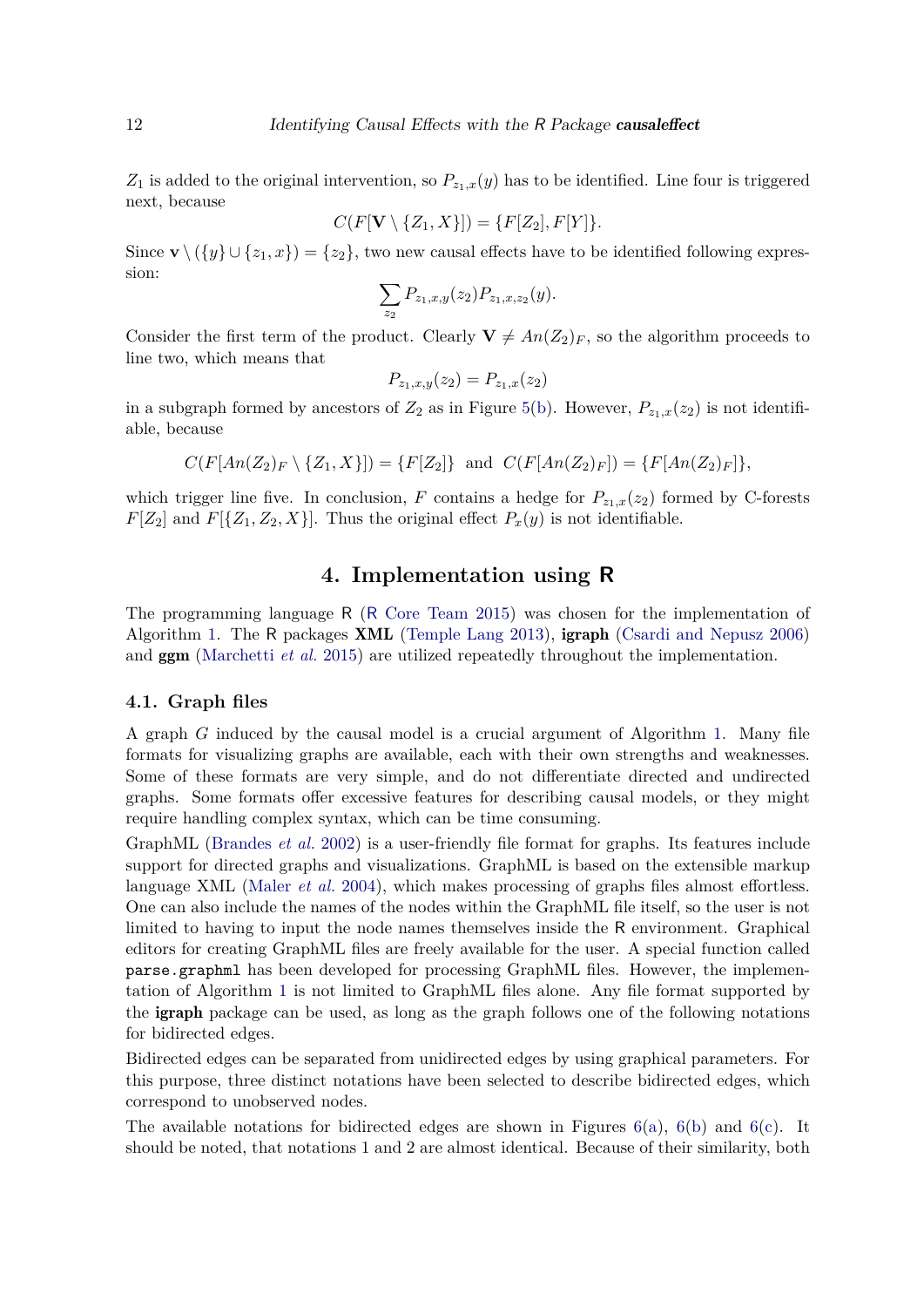<span id="page-12-0"></span>

Figure 6: Notations for bidirected edges.

notations 1 and 2 are referred to as standard notation. Notation 3, as shown in Figure  $6(c)$ differs from the previous two. It is apparent, that this notation cannot be used as such, because it induces loops in the graph which is not allowed in the context of DAGs. However, GraphML format enables the assignment of parameters for the edges, which in turn allows one to separate these edges from their unidirected counterparts. When using notation 3, one must define a parameter called description for the two unidirected edges corresponding to the bidirected edge, and assign its value to "U" (Unobserved). Notation 3 is used in the implementation itself, which is why it is referred to as the internal notation.

The process of importing GraphML files created by a graphical editor is handled by using the R package XML. This package contains the function xmlParse, which is utilized to import graph files into R objects. It should be noted, that these objects only reflect their internal C objects and are thus different from ordinary R objects. This means that the memory reserved by the XML objects has to be freed after the files have been imported. Normally R does this automatically.

Algorithm [1](#page-8-0) requires only a small portion of the XML content, and the unnecessary content is removed in the process of searching for the important items. Items of importance are those that contain data about the node names, node count, edge count and the values of the description parameters of the edges. If notation 1 or 2 of Figures  $6(a)$  and  $6(b)$  was used for the bidirected arcs, it is converted to match the internal format of Figure  $6(c)$ . The XML search is implemented using the function getNodeSet of the XML package. This function uses XPath, which is a processing language for XML content search [\(Simpson 2002\)](#page-24-13).

When the crucial information has been extracted, an **igraph** graph is formed from the remaining content. igraph is a tool for visualizing and processing graphs, and it can handle graphs which may contain millions of nodes due to its implementation in C. This package also offers many useful functions related to Algorithm [1,](#page-8-0) such as determining the ancestors of a node, constructing a topological ordering and generating induced subgraphs from a set of edges or nodes. One of the main goals of **igraph** is the effortless implementation of graph algorithms.

### **4.2. Distribution objects**

An important question regarding the Algorithm [1](#page-8-0) of Section [3.2,](#page-7-0) is how the probability distribution which changes at each recursive stage should be implemented. An intuitive solution is to construct a distribution object, which maintains the terms currently present in the expression. Distribution objects are recursive by construction as is the algorithm itself. In practice this means that when any of the lines four, six or seven is triggered, sub objects are formed, which correspond to the product terms of the expression. These sub objects can further branch into sub objects of their own and so forth. **causaleffect** implements an R class called probability to represent the distribution objects.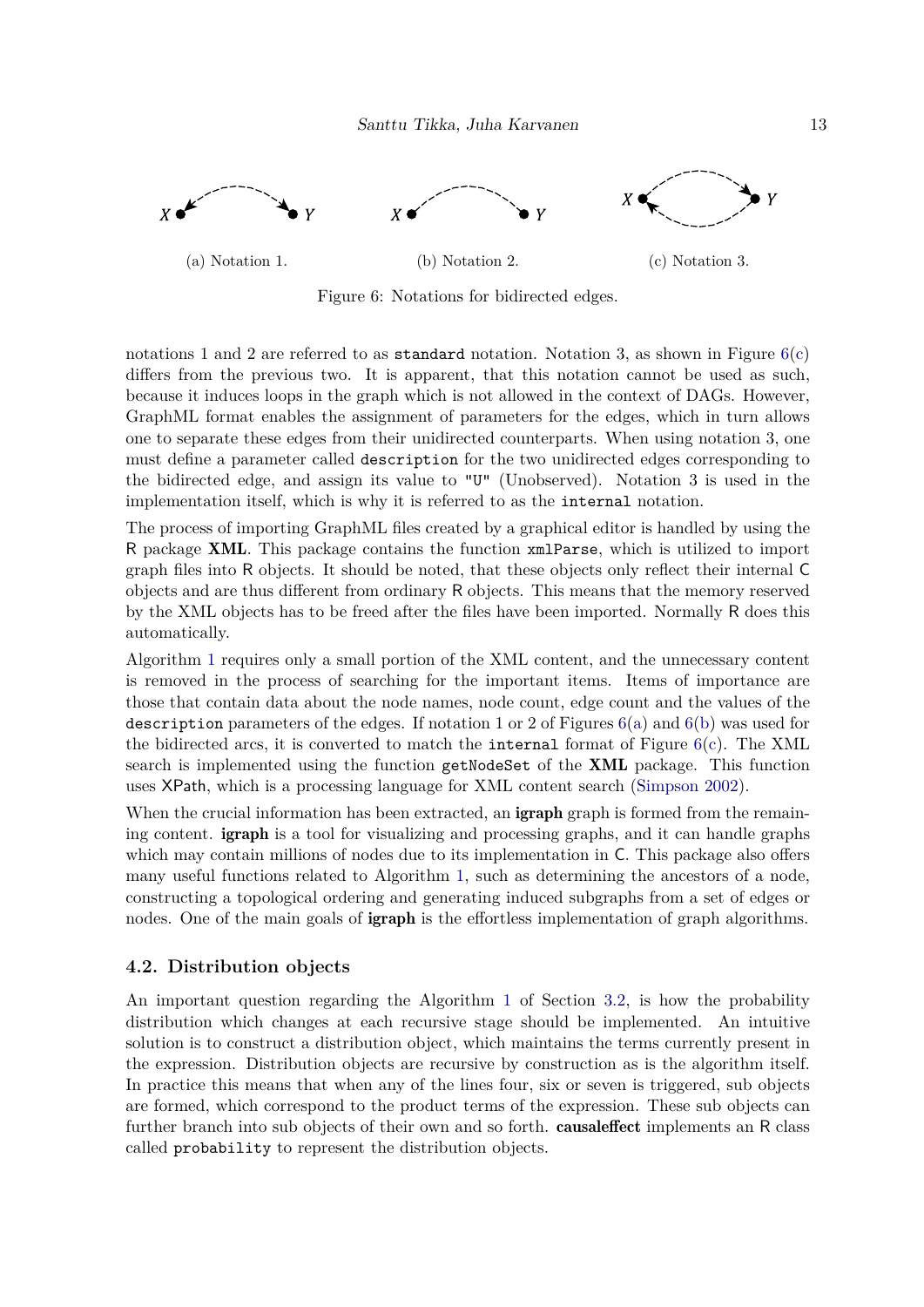Multiple attributes have to be set for the distribution objects in order to present the probability distribution precisely. The string vectors var and cond are one of the most common attributes, because they enable the definition of a simple conditional distribution. A distribution is formed by the variables described in var conditioned on those of cond. For example, let p be a distribution object, and let the values of its attributes be var = "Y" and cond = "X". Therefore object **p** represents the conditional distribution  $P(Y|X)$ .

When the distribution is a product, the individual terms are defined in a list of distribution objects called children and a logical variable recursive is set to TRUE to differentiate this object from those containing only a single term. For example, for a distribution which represents the distribution  $P^* = P(Z|X)P(X|Y)P(Y)$  one has to set children = list(a,b,c), where the objects **a**, **b** and **c** represent the distributions  $P(Z|X)$ ,  $P(X|Y)$  and  $P(Y)$  respectively.

For marginal distributions a string vector sumset has been defined. The contents of this vector correspond to the variables which the distribution is to be summed over in the discrete case, or integrated over in the continuous case. In simple situations this parameter is not needed, but often with more complex graphs one encounters instances, where the computation of conditionals is no longer straightorward. Suppose one had to compute the marginal distribution  $P^*(X)$  of X from the joint distribution  $P^*(X, Y, Z)$  of the previous example. To achieve this, one has to set sumset =  $c("Y", "Z")$  for the matching distribution object, because  $P^*(X) = \sum_{Y,Z} P(Z|X)P(X|Y)P(Y)$ .

The level of complexity increases further when computing conditionals from distributions which consist of multiple product terms. The previously presented attributes are often insufficient to form an expression for the corresponding distribution object. Consider once more the joint distribution  $P^*$ . Computing the marginal conditional distribution  $P^*(X|Y)$  results in

$$
P^*(X|Y) = \frac{P^*(X,Y)}{P^*(Y)} = \frac{\sum_{Z} P(Z|X)P(X|Y)P(Y)}{\sum_{X,Z} P(Z|X)P(X|Y)P(Y)} =
$$
  

$$
\frac{P(X|Y)\sum_{Z} P(Z|X)}{\sum_{X} P(X|Y)\sum_{Z} P(Z|X)} = P(X|Y).
$$

The implementation is able to handle similar situations, where the expression can easily be simplified using the following procedure. Any term which does not depend on the summation index, will be placed outside of the sum. Next, it is checked whether any expressions can be simplified by changing the order of summation. Corresponding terms are subtracted if possible.

These simplification rules are not sufficient to handle every situation. For example, the expression  $\sum_{X} P(Y|X)P(X)$  cannot be simplified using the procedure above. One cannot remove any terms from within the sum and the summation order is clearly fixed. In situations, where the denominator is necessary in order to correctly form the expression, one needs to include additional attributes called divisor and fraction. These attributes are similar to the attributes children and recursive in a sense that divisor contains the distribution object that represents the denominator and fraction is set to TRUE when it is necessary to represent the expression as a fraction.

### **4.3. Maximal C-components**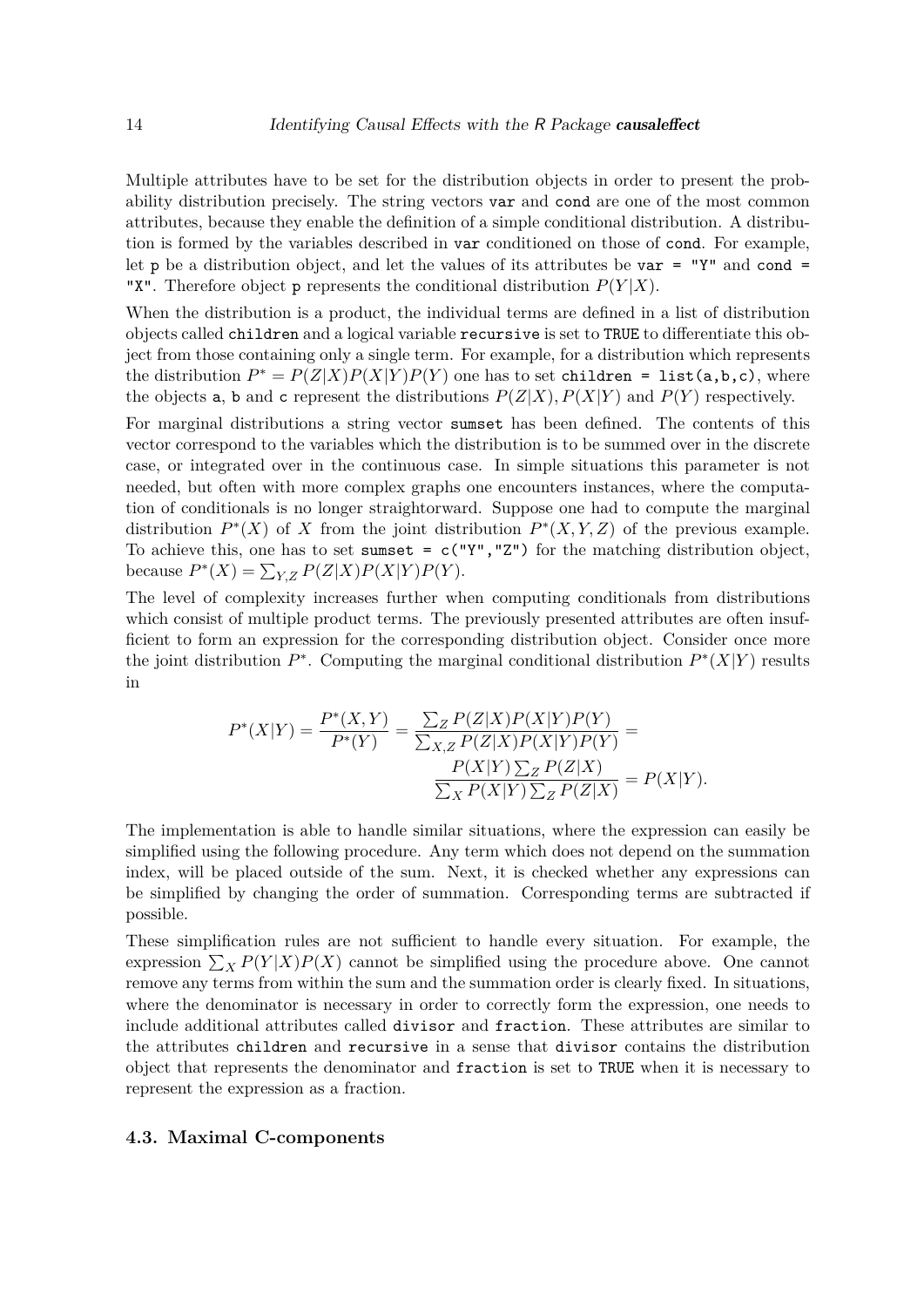In Section [3.1](#page-5-1) it was shown, that for every causal diagram *G* there exists a unique set  $C(G)$ of maximal C-components of *G*. To construct this set, one has to begin by determining all bidirected edges of *G*. Afterwards, a subgraph containing only bidirected edges is formed. This subgraph will contain one or more *components*, which are connected subgraphs of *G*. Because these components are disjoint and every pair of nodes within a component is connected by a bidirected path, it follows that they must be the maximal C-components of *G*. The *adjacency matrix* of *G* is utilized to find the bidirected edges of *G*.

**Definition 8** (adjacency matrix). An *adjacency matrix* of a graph  $G = \langle V, E \rangle$  is a  $n \times n$ matrix  $A = [a_{ij}]$ , where *n* is the number of nodes of  $G, V = \{V_1, V_2, \ldots, V_n\}$  and  $a_{ij}$  is the number of edges from  $V_i$  to  $V_j$ .

Because *G* is directed, its adjacency matrix is not necessarily symmetric. When notation 3 of Figure [6\(c\)](#page-12-0) is used to describe the bidirected edges, it is easy to confirm that two nodes *V<sup>i</sup>* and  $V_j$  are connected by at least one bidirected edge if and only if  $a_{ij} \geq 1$  and  $a_{ji} \geq 1$ . Thus all bidirected edges can be determined by comparing *A* to its transpose  $A^{\top}$ , and by choosing only those edges which correspond to indices with  $a_{ij} \geq 1$  and  $a_{ji} \geq 1$ .

The subgraph of *G* containing only bidirected edges is constructed by using the function subgraph.edges of the igraph package. This function retains all nodes of the input graph, but removes all the edges that were not given as input. The subgraph returned by this function is further divided into components by using the function decompose.graph which is also provided by igraph.

#### **4.4. Implementation**

All necessary preparations have been presented to implement Algorithm [1.](#page-8-0) Any probability distribution can be represented with a corresponding distribution object, and the adjacency matrix provides a method to determine the maximal C-components of *G*. Other important methods are provided by the **igraph** package, such as constructing subgraphs and determining the ancestors of a given set of nodes. In this implementation, the input of Algorithm [1](#page-8-0) consists of the sets **x** and **y** including the graph *G*, and returns a probability object, which is a list structure that describes the expression of the causal distribution  $P_{\mathbf{x}}(\mathbf{y})$  in terms of  $P(\mathbf{V})$ . The returned object can be further parsed into a character representation.

The R function of Algorithm [1](#page-8-0) is called id. This function takes five parameters as input: a string vector y, a string vector x, a distribution object P, an igraph graph G and a string vector to. The first four parameters correspond to their mathematical counterparts, namely the vectors **x**, **y**, *P* and *G*. The last parameter to is a string vector representing some topological ordering of the nodes of *G*. All required set theoretic operations are included in R as the functions intersect, setdiff and union.

The observed portion of G is saved as G.obs. This graph contains all the observed nodes of *G* and the edges between them. In addition, the observed nodes are saved into vector v, and the ancestors of y are saved into vector anc. The implementation of each line of Algorithm [1](#page-8-0) is presented next.

1: if 
$$
\mathbf{x} = \emptyset
$$
, then  
return  $\sum_{v \in \mathbf{v} \setminus \mathbf{y}} P(\mathbf{v})$ .

The truth value of the expression  $\mathbf{x} = \emptyset$  is determined on line 1. This is done by computing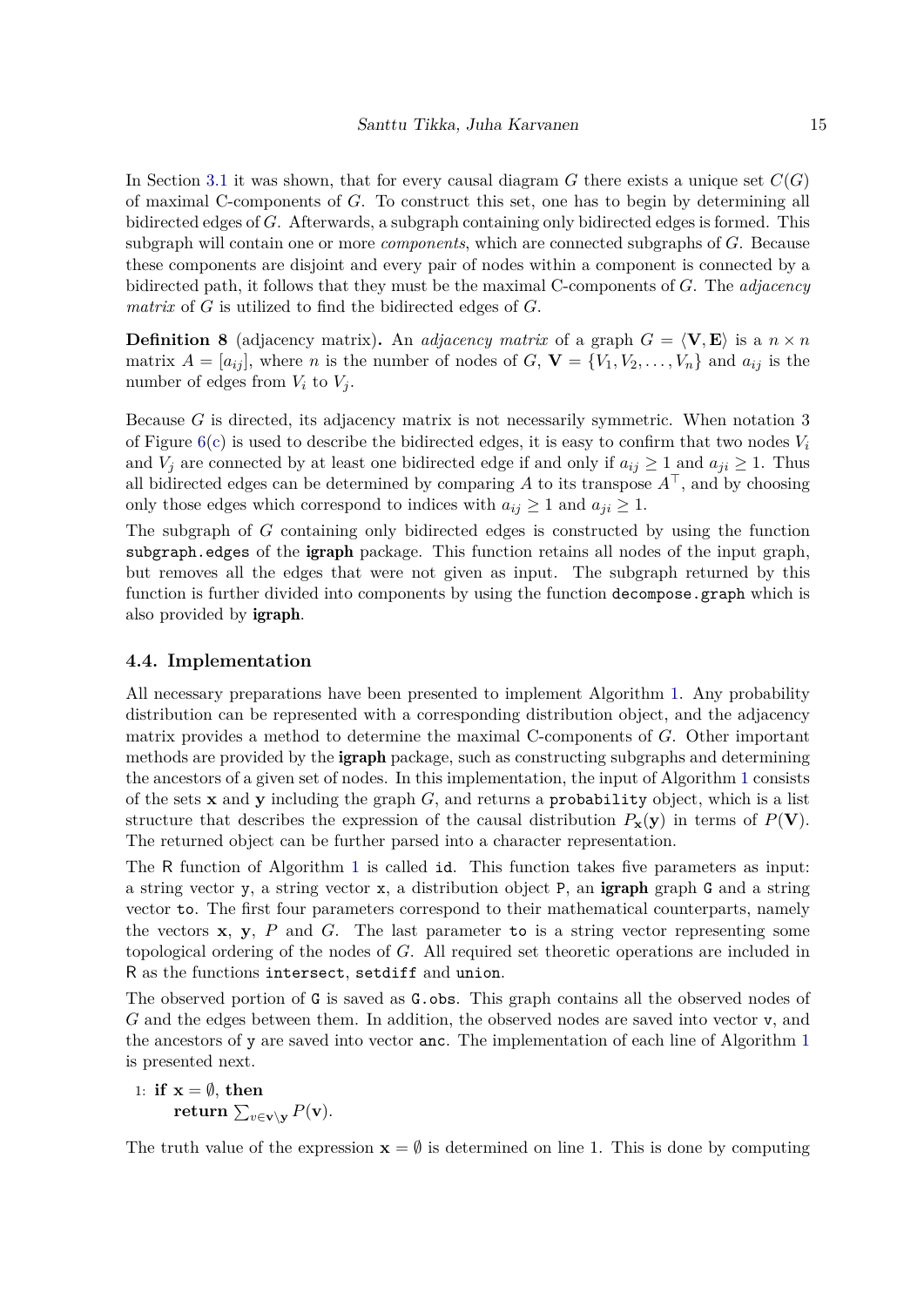the length of x. If the length is zero, then id combines the difference of the sets v and y with the sumset of P and returns P.

2: **if**  $V \neq An(Y)_{G}$ , then  $\textbf{return } \textbf{ID}(\textbf{y}, \textbf{x} \cap An(\textbf{Y})_G, P(An(\textbf{Y})_G), G[An(\textbf{Y})_G)].$ 

The truth value of the condition on line 2 is determined by computing the length of the vector setdiff(v, anc). If the length is not zero, then id is called with the arguments  $id(y, \text{intersect}(x, \text{anc}), P, \text{anc.graph}, \text{to}),$  where  $anc.graph$  is the induced subgraph  $G[An(\mathbf{Y})_G]$ , which is constructed by using the induced.subgraph function of the igraph package. This function takes a set of nodes and a graph as input, and constructs a subgraph, which retains all of the nodes given as input, and all of the edges between them in the original graph.

3: **let**  $\mathbf{W} = (\mathbf{V} \setminus \mathbf{X}) \setminus An(\mathbf{Y})_{G_{\overline{\mathbf{X}}}}$ . **if**  $W \neq \emptyset$ , then **return ID**( $\mathbf{v}, \mathbf{x} \cup \mathbf{w}, P, G$ ).

To construct a vector w which represents the node set **W**, one must first construct the subgraph  $G_{\overline{\mathbf{x}}}$ . To accomplish this, all incoming edges of **X** have to be determined. A useful operator is provided by the **igraph** package to accomplish this. The operator  $\frac{1}{6}$ - $\frac{1}{6}$  can be used to find incoming or outgoing edges of a node. In this case, one finds the incoming nodes of x with the command  $E(G)$  [1:length( $E(G)$ ) %->% x], where E is a function that returns all edges of G. When the subgraph has been constructed, w can also be constructed. If the length of w is not zero, then id is called with the arguments  $id(y, union(x, w), P, G, to)$ .

 $4:$  **if**  $C(G[\mathbf{V}\setminus \mathbf{X}])=\{G[\mathbf{S}_1],\ldots,G[\mathbf{S}_k]\},$  then  $\mathbf{return} \; \sum_{v \in \mathbf{v} \setminus (\mathbf{y} \cup \mathbf{x})} \prod_{i=1}^k \; \mathbf{ID}(\mathbf{s}_i, \mathbf{v} \setminus \mathbf{s}_i, P, G).$ 

The set  $C(G[V \setminus X])$  can be found with the function c.components. This function determines the node set of every maximal C-component of the input graph, and returns them as a list s. If the length of this list is larger than one, then id returns a new distribution object with sumset = setdiff(v, union(y, x)), recursive = TRUE, children = productlist, where every object in productlist is determined by a new recursive call for every C-component  $G[\mathbf{S}_i], i = 1, \ldots, k$  that was found. These components are constructed by calling id with the arguments  $id(s[[i]], setdiff(v, s[[i]), P, G, to), i = 1, ..., k$ .

If the algorithm did not proceed to any of the previous lines, then the additional condition  $C(G[V \setminus X]) = \{G[S]\}$  must be true. The node set of the single C-component  $G[S]$  is now saved in the vector s, which was previously a list. This means that s is replaced by  $s[[1]]$ .

5: **if**  $C(G) = \{G\}$ , then **throw FAIL** $(G, G[S])$ .

The function c.components is utilized again in order to find the maximal C-components of *G*. If in addition to having only a single C-component this C-component is *G* itself, then line five is triggered. This is checked by comparing s and v. If they are equal, then the computation is interrupted by the stop function and an error message is produced. The error message describes the C-forests which form the problematic hedge structure for the causal effect of the current recursion stage.

6: **if**  $G[S] \in C(G)$ , then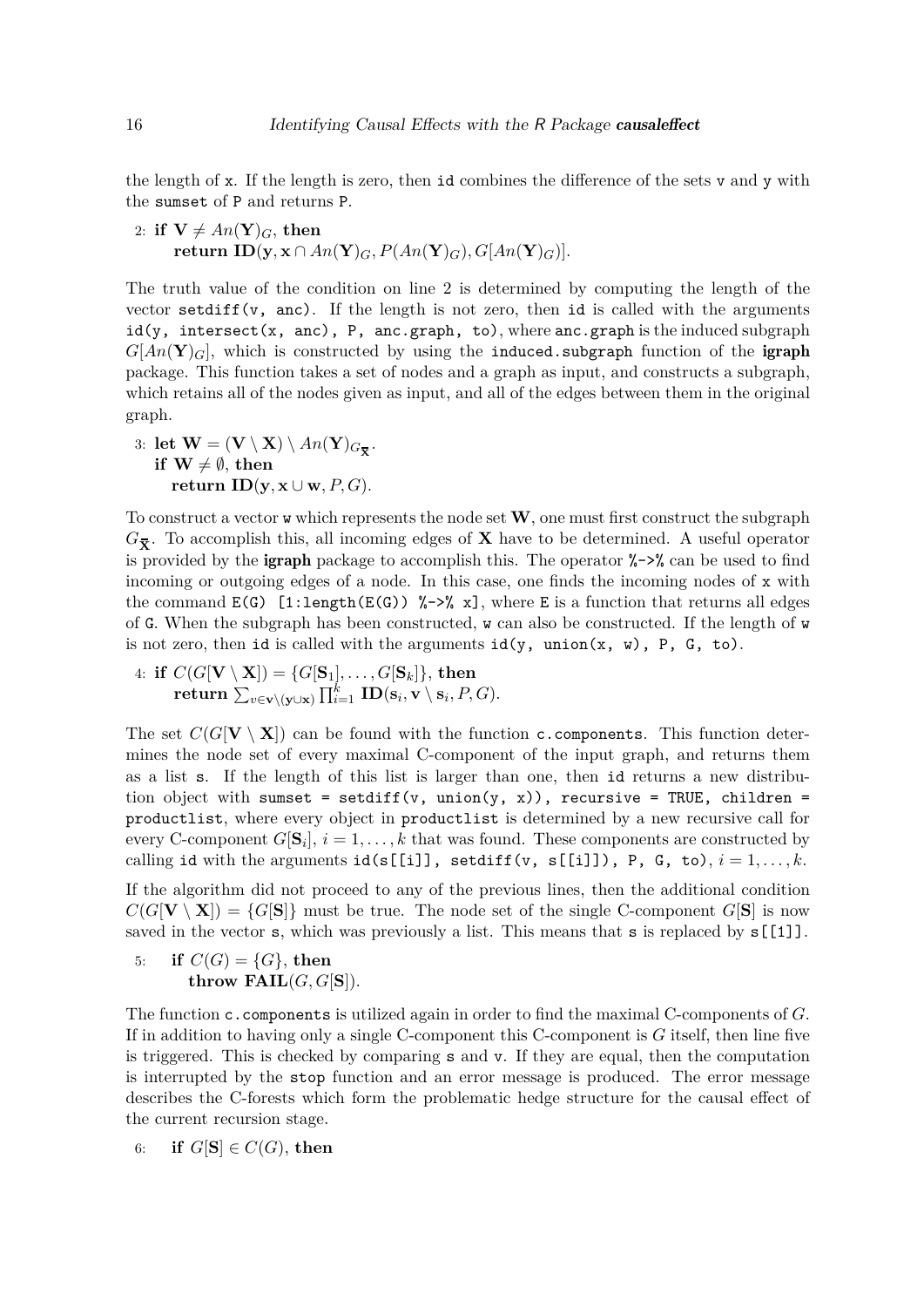$\mathbf{return} \, \sum_{v \in \mathbf{s} \setminus \mathbf{y}} \prod_{V_i \in \mathbf{S}} P(v_i|v_\pi^{(i-1)}).$ 

If the single C-component found on line four is one of the maximal C-components of *G*, then the function id returns a new distribution object. The sumset of this object is set to setdiff(s, y). The distribution is a product so it must also be set, that recursive = TRUE for this new object. The objects in the list children are determined by new recursive calls for every node  $V_i$  in **S**. The conditioning nodes are the ones that precede  $V_i$  in the topological ordering to.

7: **if**  $(\exists \mathbf{S}')\mathbf{S} \subset \mathbf{S}'$  such that  $G[\mathbf{S}'] \in C(G)$ , then  $\textbf{return } \textbf{ID}(\textbf{y},\textbf{x} \cap \textbf{s}',\textstyle\prod_{V_i \in \textbf{S}'} P(V_i | V_\pi^{(i-1)} \cap \textbf{S}', v_\pi^{(i-1)} \setminus \textbf{s}'), G[\textbf{S}']).$ 

If the single C-component found on line four is not one of the maximal C-components of *G*, then it must be a subgraph of some maximal C-component  $G[S']$ . Vector s is replaced by a vector corresponding to the nodes of  $S'$ , since the nodes of S are no longer required. The function id is called with the following attributes  $id(y, interset(x, s), probability(recursive$ = TRUE, children = productlist), s.graph, to), where s.graph is the induced subgraph  $G[S']$  and every distribution object in productlist is constructed by setting var < $s[i]$  and cond  $\leq v[0:(ind[i]-1)]$  for every node  $V_i$  in  $S'$ .

Algorithm [2](#page-9-1) is also implemented in causaleffect as the function idc. This function iterates through the nodes z which it receives as input in addition to the parameters that were previously defined for the id function. The d-separation condition on line 1 is checked by using the function dSep from the **ggm** package.

# **5. Package** causaleffect

<span id="page-16-0"></span>The primary goal of the causaleffect package is to provide the implementation described in Section [4.](#page-11-0) The package also provides a means of importing GraphML files into R while retaining any attributes that have been set for the nodes or edges of the graph.

### **5.1. Using** causaleffect **in R**

The primary function which serves as a wrapper for the functions id and idc is called causal.effect. This function can be called as

causal.effect(y, x, z = NULL, G, expr = TRUE)

where the parameters  $y$ ,  $x$  and  $G$  are identical to those of id. The parameter  $z$  is optional and it is used to represent the conditioning variables of idc. The initial probability object P which is a parameter of id does not have to be specified by the user. In essence, causal.effect starts from an empty distribution object, and gradually builds the final expression if possible. Also, the topological ordering to of the function id is automatically generated by the topological.sort function of the **igraph** package. It is verified, that the vectors y, x and z actually contain nodes that are present in G. If G is not a DAG then causal.effect will also terminate. The last parameter expr is a logical variable. If assigned to TRUE, causal.effect will return the expression in LATEX syntax. Otherwise, the probability object used internally by id is returned, which can be manually parsed by the user to gain the desired output. The function get.expression is also provided to get a string representation of a probability object. This function currently supports LATEX syntax only.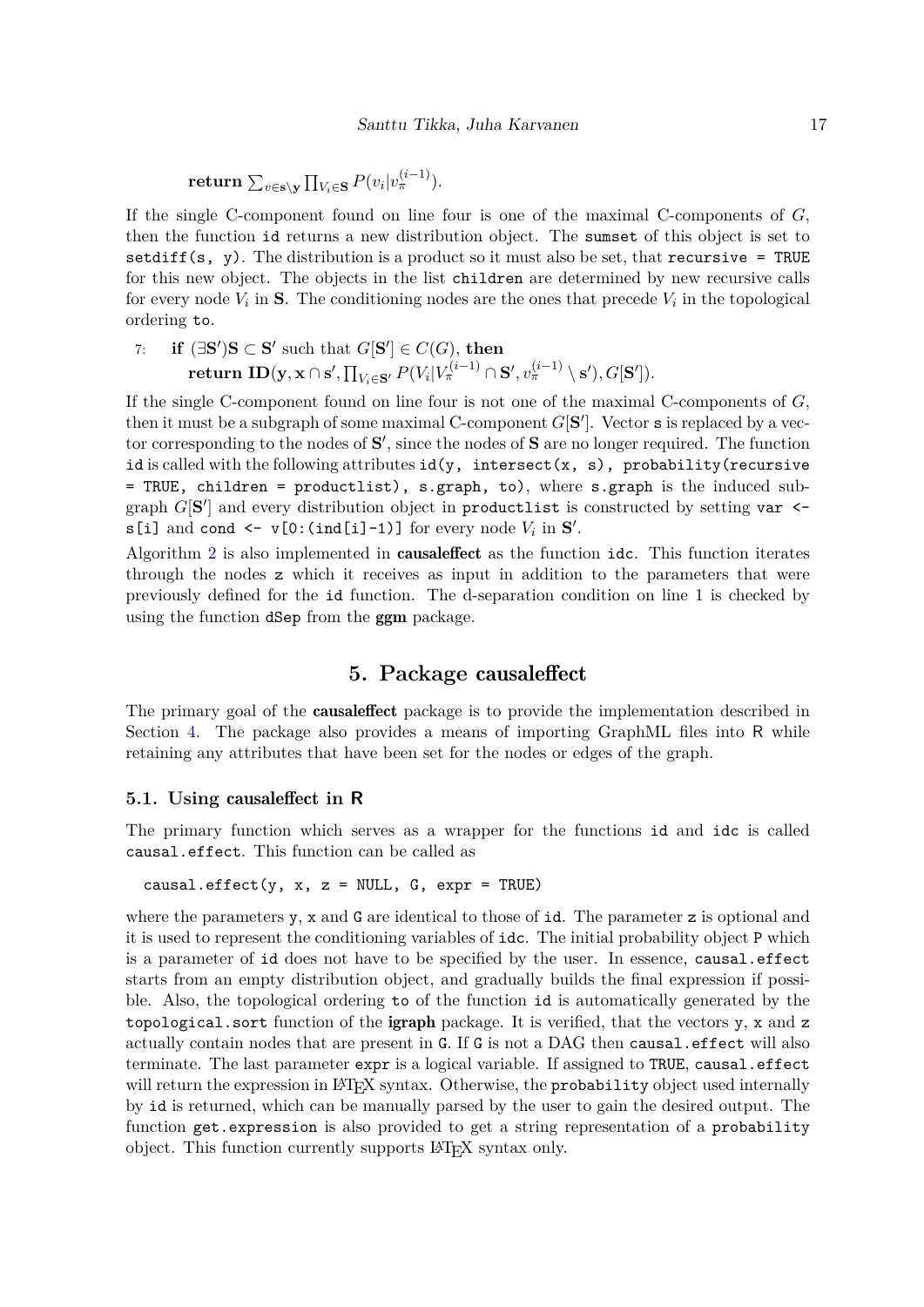First, causaleffect is loaded to demonstrate the usage of the package.

#### *R> library("causaleffect")*

The causal.effect function can be utilized without first importing a graph file. One can utilize the igraph package to construct graphs within R itself. This is demonstrated by replicating some of the graphs of Section [3.3.](#page-9-0) The graph of Figure [1](#page-3-0) is created as follows.

```
R> library("igraph")
R> fig1 <- graph.formula(W -+ X, W -+ Z, X -+ Z, Z -+ Y, X -+ Y, Y -+ X,
     + simplify = FALSE)
R> fig1 <- set.edge.attribute(graph = fig1, name = "description",
     + index = c(5,6), value = "U")
R cel \le causal.effect(y = "Y", x = "X", z = NULL, G = fig1, expr = TRUE)
R> ce1
```

```
[1] "\\left(\\sum_{W,Z}P(W)P(Z|W,X)\\left(\\sum_{X}P(Y|W,X,Z)P(X|W)\\right)\\right)"
```
Here  $X \rightarrow Z$  denotes a directed edge from X to Z. The argument simplify = FALSE allows the insertion of duplicate edges for the purposes of forming bidirected arcs. Recalling the internal notation from Section [4.1](#page-11-1) we must denote the unidirected edges that correspond to a bidirected edge with a special description parameter, and assign its value to "U". This can be done with the set.edge.attribute function of the igraph package. Finally, the expression for the interventional distribution is obtained by using the causal.effect function. Usually one needs to apply the standard R function cat to obtain the expression with only singular slash symbols.

*R> cat(ce1)*

```
\left(\sum_{W,Z}P(W)P(Z|W,X)\left(\sum_{X}P(Y|W,X,Z)P(X|W)\right)\right)
```
To observe unidentifiability, the graph of Figure [5\(a\)](#page-10-0) is also constructed and an attempt is made to identify  $P_x(y)$ .

```
R> fig5 <- graph.formula(Z_1 -+ X, X -+ Z_2, Z_2 -+ Y, Z_1 -+ X, X -+ Z_1,
     + Z_1 -+ Z_2, Z_2 -+ Z_1, Z_1 -+ Y, Y -+ Z_1, X -+ Y, Y -+ X,
+ simplify = FALSE)
R> fig5 <- set.edge.attribute(graph = fig5, name = "description",
+ index = 4:11, value = "U")
R> causal.effect(y = "Y", x = "X", z = NULL, G = fig5, expr = TRUE)
```
Error: Graph contains a hedge formed by C-forests of nodes:  ${Z_1, X, Z_2}$  and  ${Z_2}.$ 

The identification fails in this case due to a hedge present in the graph. Another function provided by causaleffect is parse.graphml which can be called as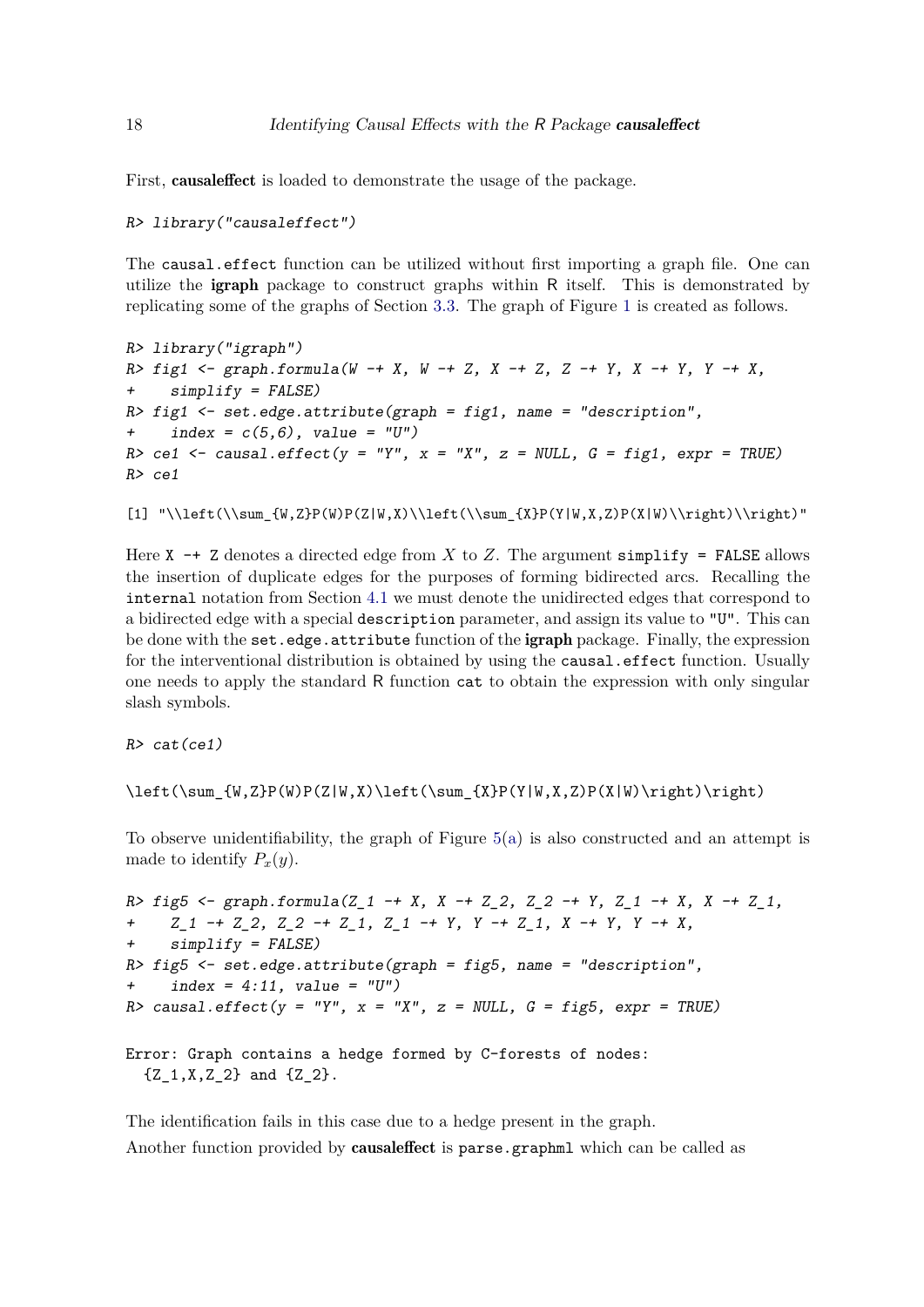```
parse.graphml(file, format = c("standard", "internal"), nodes = c(),use.names = TRUE)
```
Parameter file is the path to the GraphML file the user wishes to convert into an igraph graph. Parameter format should match the notation that is used to denote bidirected edges in the input graph. The vector nodes can be used to give names to the nodes of the graph if they have not been specified in the file itself or alternatively, to replace them. Finally, use.names is a logical vector indicating whether the names of the nodes should be read from the file or not.

We provide an example GraphML file in the replication materials to demonstrate the use of the parse.graphml function. The file g1.graphml contains the graph of Figure [1](#page-3-0) in standard notation. This means that we do not have to provide names for the nodes or set the unidentified edges manually. First, we read the file into R. This produces several warnings which can be ignored because they are related to the visual attributes created by the graphical editor that was used to produce g1.graphml. These attributes play no role in the identification of  $P_x(y)$ . We omit these warnings from the code for clarity.

```
R> gml1 <- parse.graphml("g1.graphml", format = "standard")
R> ce2 <- causal.effect(y = "Y", x = "X", z = NULL, G = gml1, expr = TRUE)
R> cat(ce2)
```

```
\left(\sum_{W,Z}P(W)P(Z|W,X)\left(\sum_{XY}P(Y|W,X,Z)P(X|W)\right)\right)
```
We see that the result agrees with the one derived from the manually constructed graph. For conditional causal effects, we simply utilize the parameter z of the causal.effect function. For example, we can obtain the formula for  $P_x(z|w)$  in the graph of Figure [1.](#page-3-0)

*R> cond1 <- causal.effect(y = "Z", x = "X", z = "W", G = gml1, expr = TRUE) R> cat(cond1)*

 $\frac{P(Z|W,X)}{\left(\sum_{Z}P(Z|W,X)\right)}$ 

In mathematical notation the result reads

$$
\frac{P(z|w, x)}{\sum_{z} [P(z|w, x)]}.
$$

This is a typical case where the resulting expression is slightly awkward due to the incompleteness of the simplification rules. However, in this case it is easy to see that the expression can be simplified into  $P(z|w, x)$ .

### **5.2. A complex expression**

The conditional distributions  $P(v_i|v_{\pi}^{(i-1)})$  that are computed on line 6 can sometimes produce difficult expressions when causal effects are determined from complex graphs. This is a result of the simplification rules which were described in the previous section, and their inability to handle every situation. The graph *G* of Figure [7](#page-19-0) serves to demonstrate this phenomenon. An attempt is made to identify  $P_x(z_1, z_2, z_3, y)$  in this graph.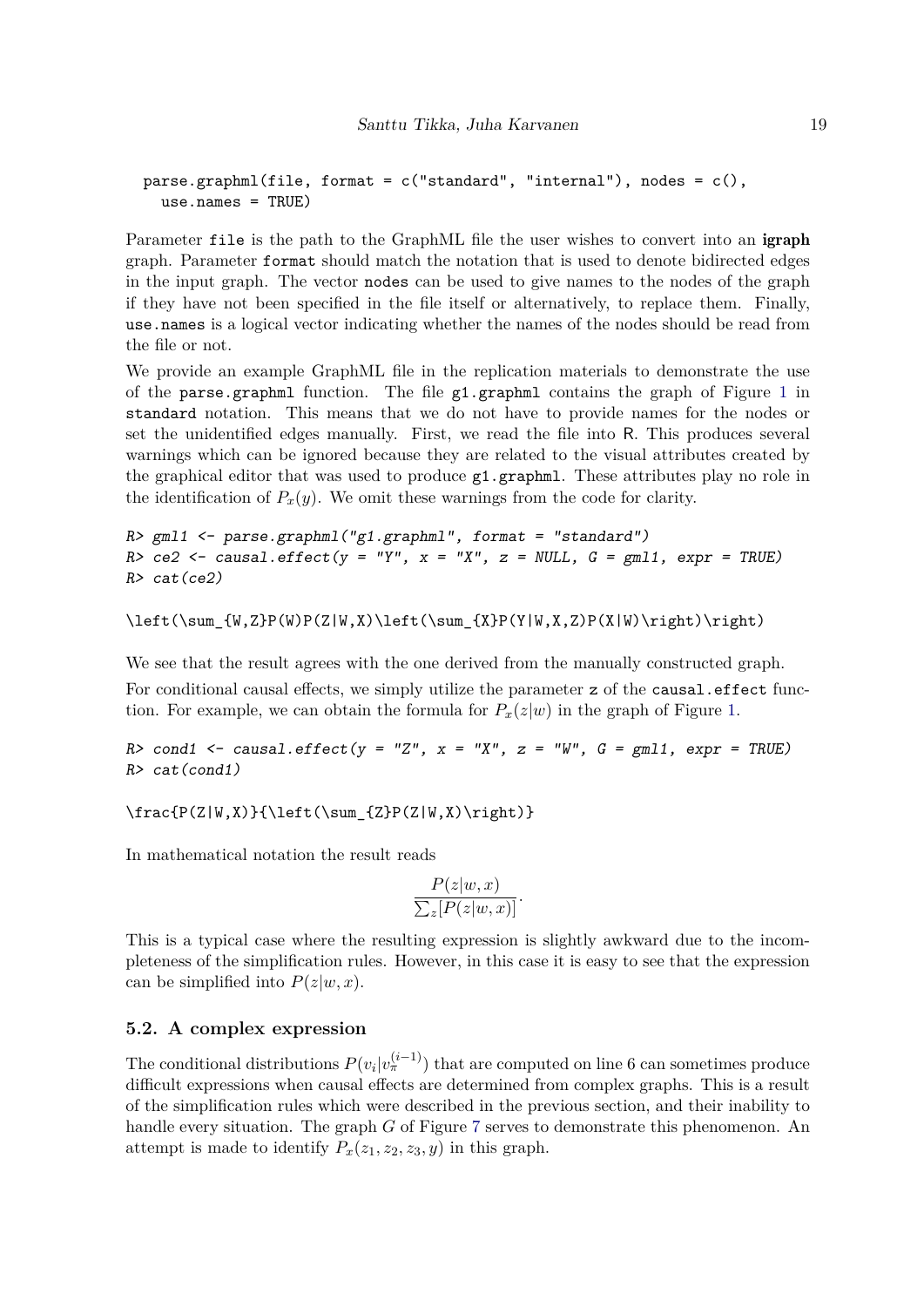

<span id="page-19-0"></span>Figure 7: An example of a graph, where an identifiable causal effect results in a complex expression.

[Tian](#page-24-8) [\(2002\)](#page-24-8) proved this effect to be identifiable, and showed that its expression is

$$
P_x(z_1, z_2, z_3, y) = P(z_1|x, z_2) \sum_x P(y, z_3|x, z_1, z_2) P(x, z_2).
$$

When applying Algorithm [1](#page-8-0) to this causal effect, it is necessary to compute a conditional distribution  $P^*(Y|Z_2, Z_3)$ , where

$$
P^*(y, z_2, z_3) = \sum_x P(y|z_2, x, z_3, z_1) P(z_3|z_2, x) P(x|z_2) P(z_2)
$$

and *P* is the joint distribution of the observed variables of *G*. Now, the function causal.effect is applied as follows.

*R> fig7 <- graph.formula(X -+ Z\_1, Z\_1 -+ Y, Z\_3 -+ Y, Z\_2 -+ X, + Z\_2 -+ Z\_1, Z\_2 -+ Z\_3, X -+ Y, Y -+ X, X -+ Z\_3, Z\_3 -+ X, + X -+ Z\_2, Z\_2 -+ X, Y -+ Z\_2, Z\_2 -+ Y, simplify = FALSE) R> fig7 <- set.edge.attribute(graph = fig7, name = "description", + index = 7:14, value = "U") R> ce3 <- causal.effect(y = c("Z\_1", "Z\_2", "Z\_3", "Y"), x = "X", + z = NULL, G = fig7, expr = TRUE) R> cat(ce3)*

This results in the expression

$$
P(z_1|z_2, x) \frac{\left(\sum_x P(y|z_2, x, z_3, z_1) P(z_3|z_2, x) P(x|z_2) P(z_2)\right)}{\left(\sum_{x,y} P(y|z_2, x, z_3, z_1) P(z_3|z_2, x) P(x|z_2) P(z_2)\right)}
$$

$$
\times \left(\sum_{x,z_3,y} P(y|z_2, x, z_3, z_1) P(z_3|z_2, x) P(x|z_2) P(z_2)\right) P(z_3|z_2)
$$

This result is clearly more cumbersome than the one determined by Tian. However, it can be shown that this expression is correct by using do-calculus. Because the set  $\{X, Z_2\}$  d-separates all paths from  $Z_1$  to  $Z_3$ , it follows that  $(Z_3 \perp Z_1 | X, Z_2)$ <sub>*G*</sub>, so

$$
P(z_1|z_2, x) \sum_{x} P(y|z_2, x, z_3, z_1) P(z_3|z_2, x) P(x|z_2) P(z_2)
$$
  
=  $P(z_1|z_2, x) \sum_{x} P(y|z_2, x, z_3, z_1) P(z_3|z_2, x, z_1) P(x, z_2)$   
=  $P(z_1|z_2, x) \sum_{x} P(y, z_3|z_2, x, z_1) P(x, z_2),$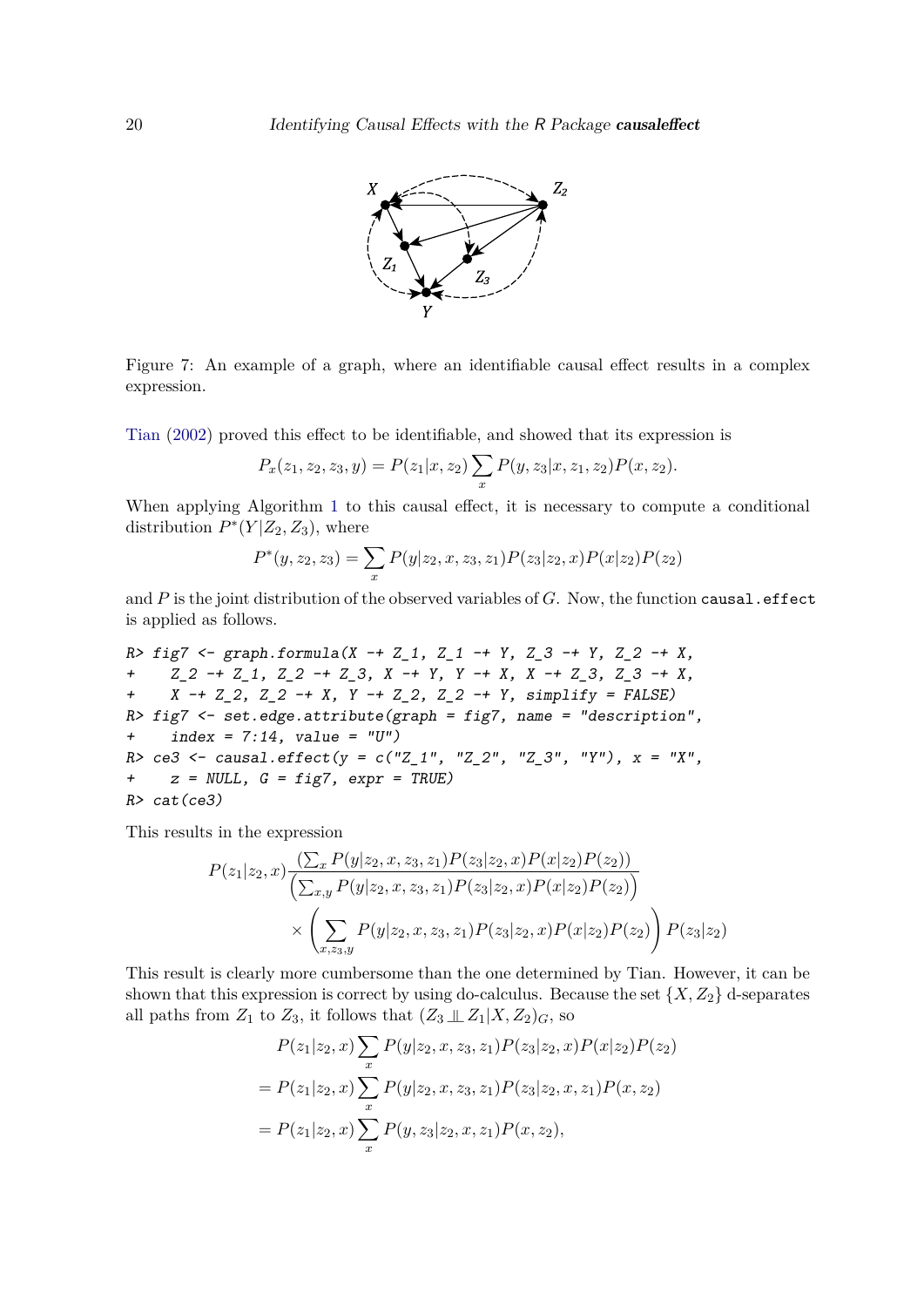

<span id="page-20-0"></span>Figure 8: An example of a graph with additional conditional independences.

where the second equality is due to the conditional independence of  $Z_1$  and  $Z_3$  given  $X$  and *Z*2. The last line is equivalent with Tian's expression up to the ordering of terms. It can be shown, that the remaining terms are subtracted from the expression.

$$
=\frac{P(z_3|z_2)\sum_{x,z_3,y}P(y|z_2,x,z_3,z_1)P(z_3|z_2,x)P(x|z_2)P(z_2)}{\sum_{x,y}P(y|z_2,x,z_3,z_1)P(z_3|z_2,x)P(x|z_2)P(z_2)}
$$

$$
=\frac{P(z_3|z_2)P(z_2)}{\sum_{x,y}P(y|z_2,x,z_3,z_1)P(z_3|z_2,x)P(x,z_2)}.
$$

By applying the same logic to the denominator, it follows that

=

$$
\frac{P(z_3|z_2)P(z_2)}{\sum_{x,y} P(y|z_2, x, z_3, z_1)P(z_3|z_2, x)P(x, z_2)} = \frac{P(z_3|z_2)P(z_2)}{\sum_{x,y} P(y, z_3|z_2, x, z_1)P(x, z_2)}.
$$

By using the conditional independence of  $Z_1$  and  $Z_3$  given  $X$  and  $Z_2$  one gets

$$
\frac{P(z_3, z_2)}{\sum_x P(z_3|z_2, x, z_1)P(x, z_2)} = \frac{P(z_3, z_2)}{\sum_x P(z_3|z_2, x)P(x, z_2)}
$$
\n
$$
= \frac{P(z_3, z_2)}{\sum_x P(z_3|z_2, x)P(x, z_2)} = \frac{P(z_3, z_2)}{\sum_x P(z_3, z_2, x)} = \frac{P(z_3, z_2)}{P(z_3, z_2)} = 1.
$$

The expression produced by causal.effect is correct despite its complexity.

#### **5.3. d-separation**

Algorithm [1](#page-8-0) does not utilize every possible independence property of a given graph *G*. For example, the conditional distribution of line six is conditioned on all nodes preceding  $V_i$  in the topological ordering  $\pi$ , even though at least some nodes on paths preceding  $V_i$  are often d-separated by some sets of nodes. In these cases, the nodes that are d-separated with *V<sup>i</sup>* could be excluded from the expression, because they are conditionally independent from *V<sup>i</sup>* in *G*. This situation is demonstrated by determining the expression of  $P_{x,w}(y)$  in the graph *G* of Figure [8.](#page-20-0)

The function causal.effect is utilized

```
R> fig8 <- graph.formula(z -+ x, z -+ w, x -+ y, w -+ y)
R> ce3 <- causal.effect(y = "y", x = c("x", "w"), z = NULL, G = fig8,
+ expr = TRUE)
R> cat(ce3)
```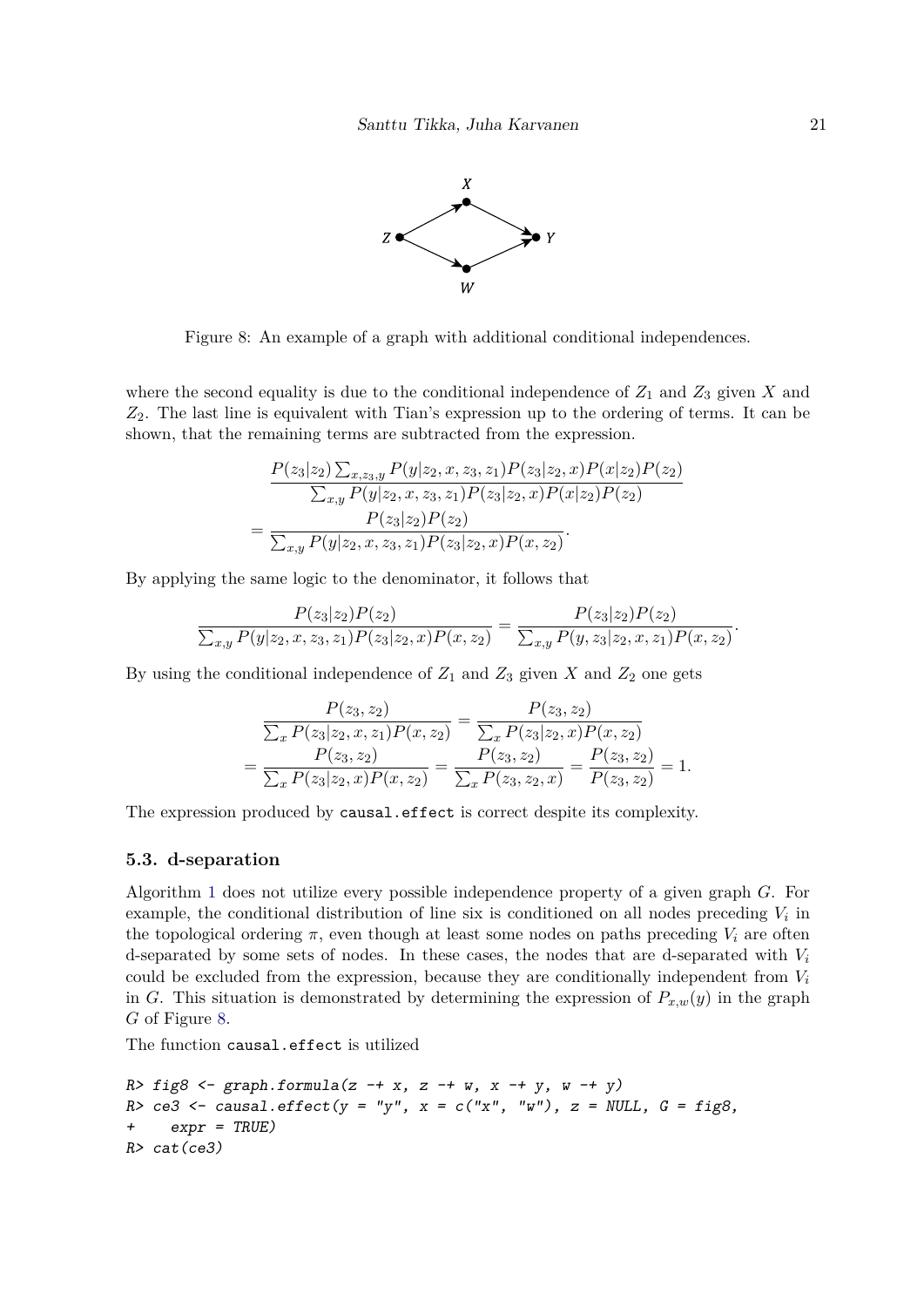The function returns  $P(y|x, w)$  even though Algorithm [1](#page-8-0) would return  $P(y|z, x, w)$ . This is possible because  $(Y \perp\!\!\!\perp Z | X, W)$ <sub>G</sub>. This means that our implementation is able to simplify the expression into  $P(y|x, w)$ .

# **6. Discussion**

<span id="page-21-0"></span>We have introduced R package **causaleffect** for deriving expressions of joint interventional distributions in causal models. The task is a specific but important part of causal inference. We believe that our implementation has two practical use cases. First, **causaleffect** can be simply used to derive expressions of interventional distributions for complex causal models or to check manual derivations. This is an important step in the estimation of causal effects in complicated settings [\(Karvanen 2015\)](#page-23-15). Second, causaleffect can be used as a building block in simulation studies and automated systems where identifiability needs to be checked for a large number of causal models. An example of this kind usage is already given by [Hyttinen](#page-22-10) *[et al.](#page-22-10)* [\(2015\)](#page-22-10).

The efficiency of the presented implementation causaleffect could be analyzed further for example by simulation studies. However, an attempt to maximize performance was made by utilizing the most efficient packages available for the processing of graph files and for the objects corresponding to them. The existing simplification rules of the expressions could also be further improved, but it should be noted that sometimes the more complex expression can prove useful.

There have been many recent developments in the field of causality resulting in graph theoretic algorithms similar to **ID** and **IDC**. These include for example:

- Causal effect *z*-identifiability algorithm  $ID^Z$  [\(Bareinboim and Pearl 2012\)](#page-21-1). *z*-identifiability deals with a situation, where it is possible to utilize a set **Z** that is disjoint from **X** to achieve identifiability.
- Causal effect transportability algorithm sID [\(Bareinboim and Pearl 2013a\)](#page-22-11). Transportability means, that results obtained from experimental data can be generalized into a larger population, where only observational studies are applicable.
- Causal effect meta-transportability algorithm  $\mu$ sID [\(Bareinboim and Pearl 2013b\)](#page-22-12). Metatransportability is an extension of the concept of transportability, where the results are to be generalized from multiple experimental studies simultaneously.
- Counterfactual and conditional counterfactual identifiability algorithms ID\* and IDC\* [\(Shpitser and Pearl 2007\)](#page-24-14).

The work presented in this paper could be utilized to implement these algorithms.

# **References**

<span id="page-21-1"></span>Bareinboim E, Pearl J (2012). "Causal Inference by Surrogate Experiments: z-identifiability." In N de Freitas, K Murphy (eds.), *Proceedings of the Twenty-Eight Conference on Uncertainty in Artificial Intelligence*, pp. 113–120. AUAI Press.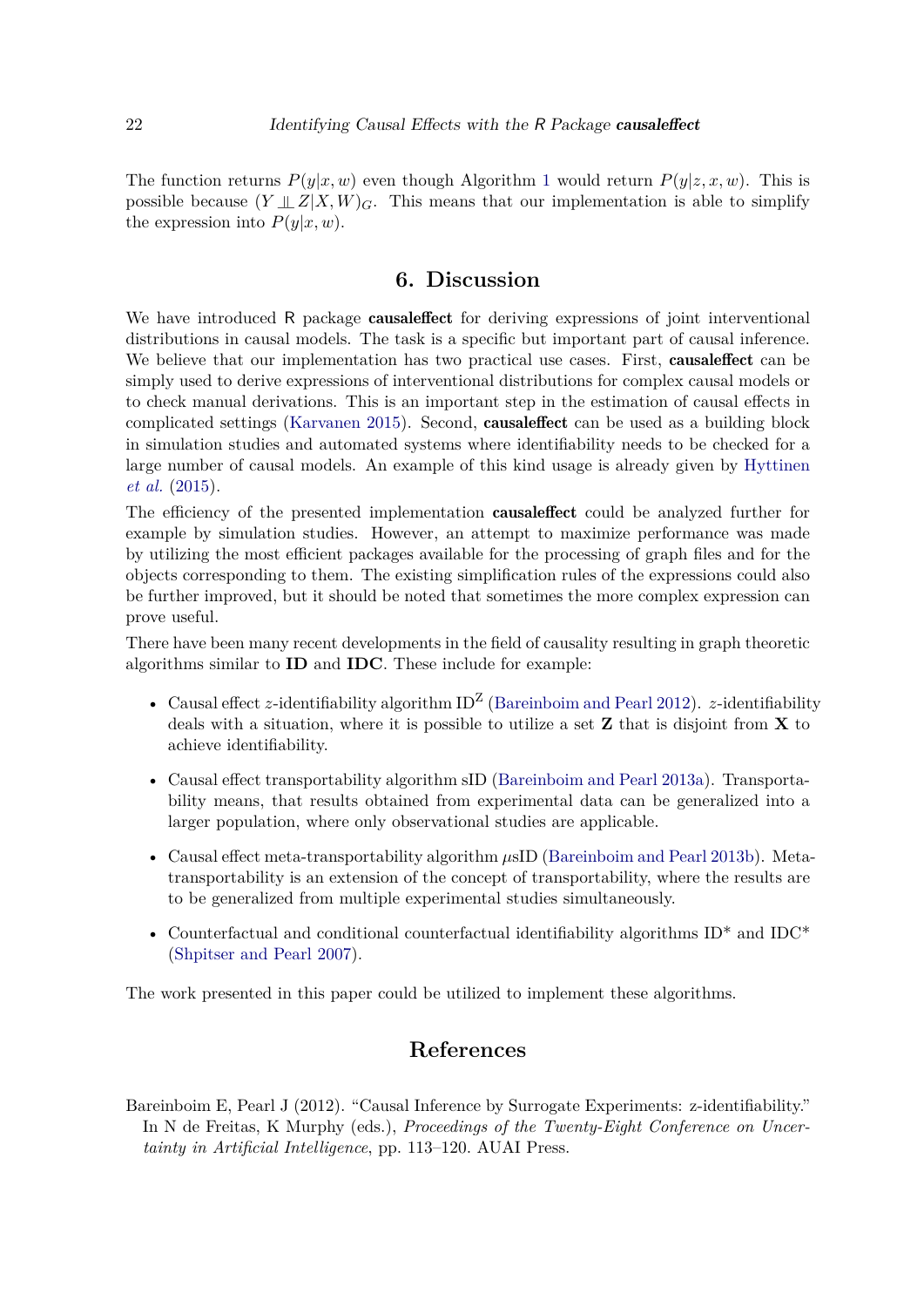- <span id="page-22-11"></span>Bareinboim E, Pearl J (2013a). "A General Algorithm for Deciding Transportability of Experimental Results." *Journal of Causal Inference*, **1**, 107–134.
- <span id="page-22-12"></span>Bareinboim E, Pearl J (2013b). "Meta-Transportability of Causal Effects: A Formal Approach." In *Proceedings of the 16th International Conference on Artificial Intelligence and Statistics (AISTATS)*, pp. 135–143.
- <span id="page-22-3"></span>Blackwell M (2013). causalsens*: Selection Bias Approach to Sensitivity Analysis for Causal Effects*. R package version 0.1, URL <http://CRAN.R-project.org/package=causalsens>.
- <span id="page-22-6"></span>Bontempi G, Olsen C, Flauder M (2015). D2C*: Predicting Causal Direction from Dependency Features*. R package version 1.2.1, URL <http://CRAN.R-project.org/package=D2C>.
- <span id="page-22-9"></span>Brandes U, Eiglsperger M, Herman I, Himsolt M, Marshall M (2002). "GraphML Progress Report Structural Layer Proposal." In P Mutzel, M Jünger, S Leipert (eds.), *Graph Drawing*, volume 2265 of *Lecture Notes in Computer Science*, pp. 501–512. Springer-Verlag. URL [http://dx.doi.org/10.1007/3-540-45848-4\\_59](http://dx.doi.org/10.1007/3-540-45848-4_59).
- <span id="page-22-5"></span>Carnegie NB, Harada M, Hill J (2015). treatSens*: A Package to Assess Sensitivity of Causal Analyses to Unmeasured Confounding*. New York, NY. R package version 1.1, URL [http:](http://CRAN.R-project.org/package=treatSens) [//CRAN.R-project.org/package=treatSens](http://CRAN.R-project.org/package=treatSens).
- <span id="page-22-8"></span>Csardi G, Nepusz T (2006). "The igraph Software Package For Complex Network Research." *InterJournal*, **Complex Systems**, 1695. URL <http://igraph.org>.
- <span id="page-22-1"></span>Dandine-Roulland C (2015). ASPBay*: Bayesian Inference on Causal Genetic Variants using Affected Sib-Pairs Data*. R package version 1.2, URL [http://CRAN.R-project.org/](http://CRAN.R-project.org/package=ASPBay) [package=ASPBay](http://CRAN.R-project.org/package=ASPBay).
- <span id="page-22-13"></span>Dawid AP (1979). "Conditional Independence in Statistical Theory." *Journal of the Royal Statistical Society B*, **41**, 1–31.
- <span id="page-22-4"></span>Ding P (2012). ImpactIV*: Identifying Causal Effect for Multi-Component Intervention Using Instrumental Variable Method*. R package version 1.0, URL [http://CRAN.R-project.org/](http://CRAN.R-project.org/package=ImpactIV) [package=ImpactIV](http://CRAN.R-project.org/package=ImpactIV).
- <span id="page-22-2"></span>Glynn A, Quinn K (2010). CausalGAM*: Estimation of Causal Effects with Generalized Additive Models*. R package version 0.1-3, URL [http://CRAN.R-project.org/package=](http://CRAN.R-project.org/package=CausalGAM) [CausalGAM](http://CRAN.R-project.org/package=CausalGAM).
- <span id="page-22-7"></span>Huang Y, Valtorta M (2006). "Pearl's Calculus of Intervention is Complete." In *Proceedings of the Twenty-Second Conference on Uncertainty in Artificial Intelligence*, pp. 217–224. AUAI Press.
- <span id="page-22-10"></span>Hyttinen A, Eberhardt F, Järvisalo M (2015). "Do-calculus When the True Graph is Unknown." In *Proceedings of the 31st Conference on Uncertainty in Artificial Intelligence*, pp. 395–404. AUAI Press.
- <span id="page-22-0"></span>Kalisch M, Mächler M, Colombo D, Maathuis MH, Bühlmann P (2012). "Causal Inference Using Graphical Models with the R Package pcalg." *Journal of Statistical Software*, **47**(11), 1–26. URL <http://www.jstatsoft.org/v47/i11/>.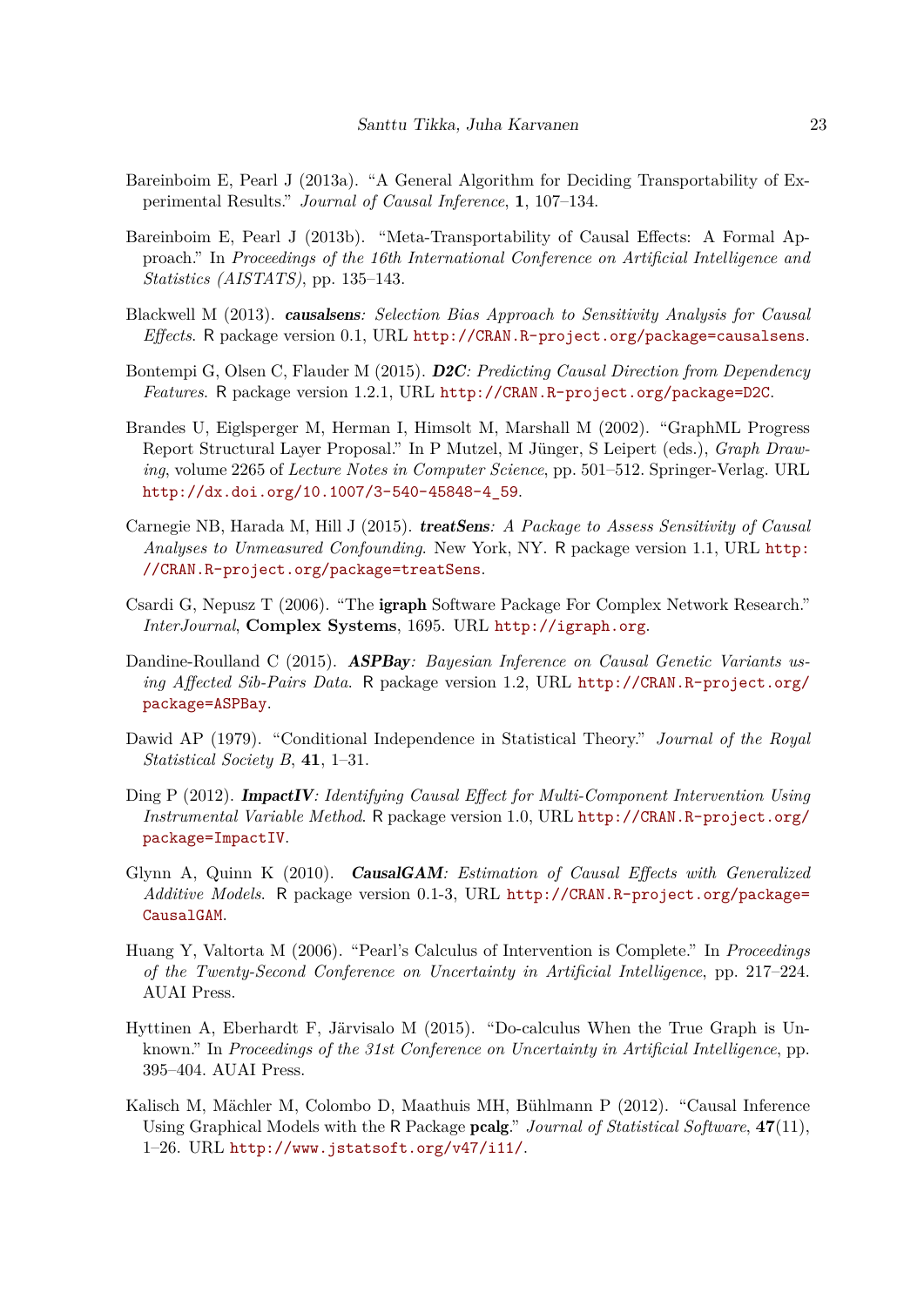- <span id="page-23-15"></span>Karvanen J (2015). "Study Design in Causal Models." *Scandinavian Journal of Statistics*, **42**(2), 361–377.
- <span id="page-23-10"></span>Kashin K, Glynn A, Ichino N (2014). qualCI*: Causal Inference with Qualitative and Ordinal Information on Outcomes*. R package version 0.1, URL [http://CRAN.R-project.org/](http://CRAN.R-project.org/package=qualCI) [package=qualCI](http://CRAN.R-project.org/package=qualCI).
- <span id="page-23-7"></span>Kim IS, Imai K (2014). wfe*: Weighted Linear Fixed Effects Regression Models for Causal Inference*. R package version 1.3, URL <http://CRAN.R-project.org/package=wfe>.
- <span id="page-23-9"></span>King G, Lucas C, Nielsen R (2015). MatchingFrontier*:* R *Package for Computing the Matching Frontier.* R package version 1.0.0, URL [http://CRAN.R-project.org/package=](http://CRAN.R-project.org/package=MatchingFrontier) [MatchingFrontier](http://CRAN.R-project.org/package=MatchingFrontier).
- <span id="page-23-2"></span>Koller D, Friedman N (2009). *Probabilistic Graphical Models: Principles and Techniques*. The MIT Press.
- <span id="page-23-3"></span>Luo X, Small D, shan Li C, Rosenbaum P (2011). cin*: Causal Inference for Neuroscience*. R package version 0.1, URL <http://CRAN.R-project.org/package=cin>.
- <span id="page-23-14"></span>Maler E, Paoli J, Sperberg-McQueen CM, Yergeau F, Bray T (2004). "Extensible Markup Language (XML) 1.0 (Third Edition)." *Technical report*, W3C. URL [http://www.w3.org/](http://www.w3.org/TR/2004/REC-xml-20040204) [TR/2004/REC-xml-20040204](http://www.w3.org/TR/2004/REC-xml-20040204).
- <span id="page-23-13"></span>Marchetti GM, Drton M, Sadeghi K (2015). ggm*: Functions for Graphical Markov Models*. R package version 2.3, URL <http://CRAN.R-project.org/package=ggm>.
- <span id="page-23-5"></span>Meinshausen N (2015). InvariantCausalPrediction*: Invariant Causal Prediction*. R package version 0.3-1, URL [http://CRAN.R-project.org/package=](http://CRAN.R-project.org/package=InvariantCausalPrediction) [InvariantCausalPrediction](http://CRAN.R-project.org/package=InvariantCausalPrediction).
- <span id="page-23-8"></span>Millstein J (2015). cit*: Causal Inference Test*. R package version 1.4, URL [http://CRAN.](http://CRAN.R-project.org/package=cit) [R-project.org/package=cit](http://CRAN.R-project.org/package=cit).
- <span id="page-23-4"></span>Neto EC, Yandell BS (2014). qtlnet*: Causal Inference of QTL Networks*. R package version 1.3.6, URL <http://CRAN.R-project.org/package=qtlnet>.
- <span id="page-23-0"></span>Pearl J (1995). "Causal Diagrams for Empirical Research." *Biometrika*, **82**, 669–688.
- <span id="page-23-1"></span>Pearl J (2009). *Causality: Models, Reasoning and Inference*. 2nd edition edition. Cambridge University Press, New York.
- <span id="page-23-12"></span>Peters J, Ernest J (2015). CAM*: Causal Additive Model (CAM)*. R package version 1.0, URL <http://CRAN.R-project.org/package=CAM>.
- <span id="page-23-11"></span>Quinn KM (2012). SimpleTable*: Bayesian Inference and Sensitivity Analysis for Causal Effects from 2 x 2 and 2 x 2 x K Tables in the Presence of Unmeasured Confounding*. R package version 0.1-2, URL <http://CRAN.R-project.org/package=SimpleTable>.
- <span id="page-23-6"></span>Ratkovic M (2015). SVMMatch*: Causal Effect Estimation and Diagnostics with Support Vector Machines*. R package version 1.1, URL [http://CRAN.R-project.org/package=](http://CRAN.R-project.org/package=SVMMatch) [SVMMatch](http://CRAN.R-project.org/package=SVMMatch).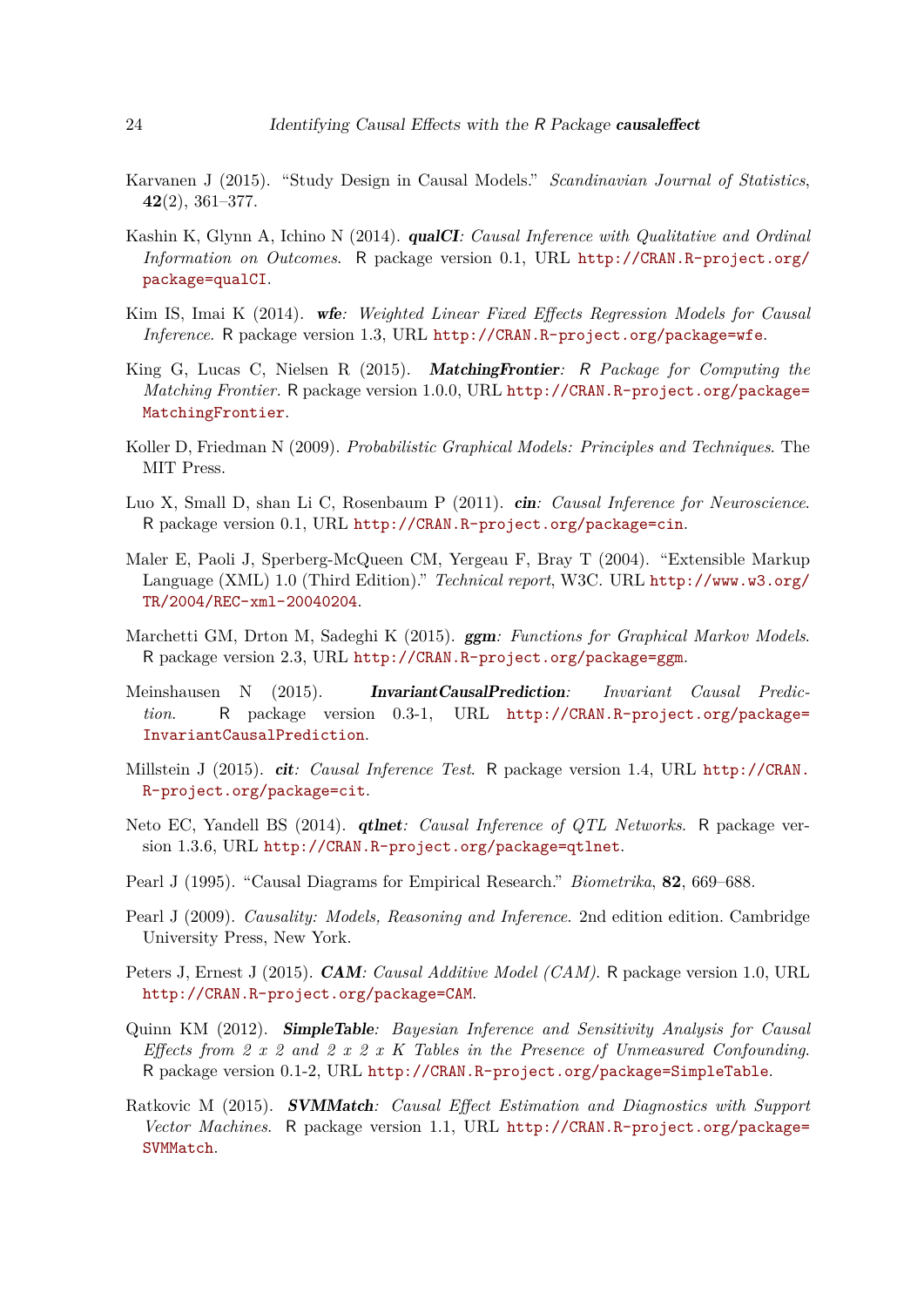- <span id="page-24-11"></span>R Core Team (2015). R*: A Language and Environment for Statistical Computing*. R Foundation for Statistical Computing, Vienna, Austria. URL <http://www.R-project.org/>.
- <span id="page-24-6"></span>Saul B (2015). inferference*: Methods for Causal Inference with Interference*. R package version 0.4.61, URL <http://CRAN.R-project.org/package=inferference>.
- <span id="page-24-4"></span>Schutte S, Donnay K (2015). mwa*: Causal Inference in Spatiotemporal Event Data*. R package version 0.4.1, URL <http://CRAN.R-project.org/package=mwa>.
- <span id="page-24-10"></span>Shpitser I, Pearl J (2006a). "Identification of Conditional Interventional Distributions." In *Proceedings of the Twenty-Second Conference on Uncertainty in Artificial Intelligence (UAI2006)*, pp. 437–444. AUAI Press.
- <span id="page-24-0"></span>Shpitser I, Pearl J (2006b). "Identification of Joint Interventional Distributions in Recursive Semi-Markovian Causal Models." In *Proceedings of the 21st National Conference on Artificial Intelligence - Volume 2*, pp. 1219–1226. AAAI Press.
- <span id="page-24-14"></span>Shpitser I, Pearl J (2007). "What Counterfactuals Can Be Tested." In *Proceedings of Twenty Third Conference on Uncertainty in Artificial Intelligence*, pp. 352–359. Vancouver, Canada.
- <span id="page-24-13"></span>Simpson JE (2002). XPath *and* XPointer*: Locating Content in XML Documents*. O'Reilly & Associates, Sebastopol, CA, USA.
- <span id="page-24-5"></span>Tan Z, Shu H (2013). iWeigReg*: Improved Methods for Causal Inference and Missing Data Problems*. R package version 1.0.
- <span id="page-24-12"></span>Temple Lang D (2013). *XML: Tools for Parsing and Generating XML within* R *and* S-PLUS. R package version 3.98-1.1, URL <http://CRAN.R-project.org/package=XML>.
- <span id="page-24-3"></span>Textor J, Hardt J, Knüppel S (2011). "DAGitty: A Graphical Tool for Analyzing Causal Diagrams." *Epidemiology*, **22**, 745.
- <span id="page-24-8"></span>Tian J (2002). *Studies in Causal Reasoning and Learning*. Phd thesis, Department of Computer Science, University of California, Los Angeles.
- <span id="page-24-9"></span>Tian J, Pearl J (2002). "A General Identification Condition For Causal Effects." In *Proceedings of the 18th National Conference on Artificial Intelligence*, pp. 567–573. AAAI/The MIT Press.
- <span id="page-24-2"></span>Tian J, Pearl J (2003). "On the Identification of Causal Effects." *Technical report*, Department of Computer Science, University of California, Los Angeles. R-290-L.
- <span id="page-24-1"></span>Tikka S, Karvanen J (2017). "Identifying Causal Effects with the R Package causaleffect." *Journal of Statistical Software*, **76**(12), 1–30.
- <span id="page-24-7"></span>Tingley D, Yamamoto T, Hirose K, Keele L, Imai K (2014). "mediation: R Package for Causal Mediation Analysis." *Journal of Statistical Software*, **59**(5).
- <span id="page-24-15"></span>Verma TS (1993). "Graphical Aspects of Causal Models." *Technical report*, Department of Computer Science, University of California, Los Angeles. R-191.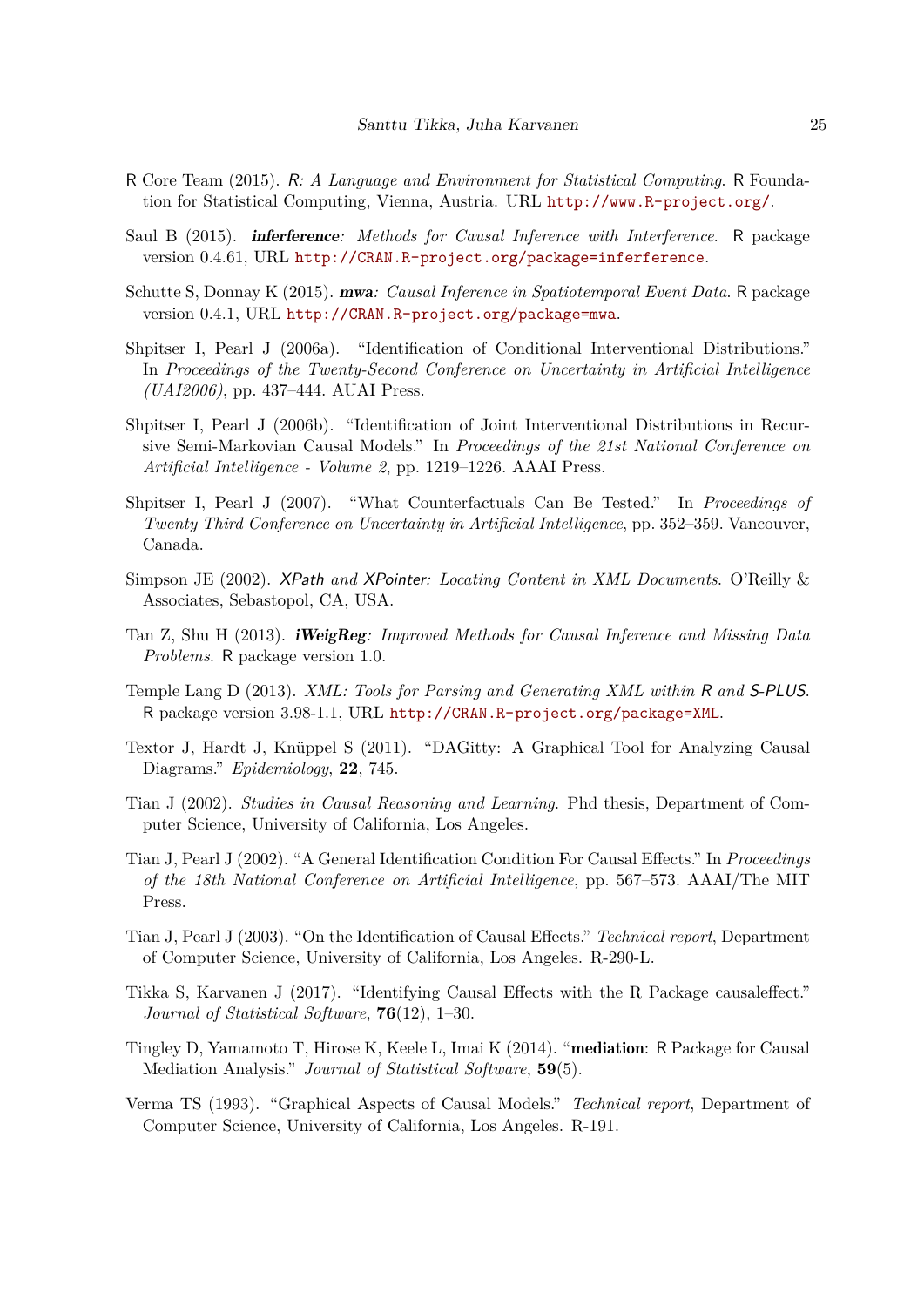### **A. Graphs, causal models and causal effects**

#### <span id="page-25-0"></span>**A.1. Graphs**

The definitions that are presented here follow those of [\(Koller and Friedman 2009\)](#page-23-2). *Graph* is an ordered pair  $G = \langle V, E \rangle$ , where **V** and **E** are sets such that

$$
\mathbf{E} \subset \{ \{X, Y\} \mid X \in \mathbf{V}, Y \in \mathbf{V}, X \neq Y \}.
$$

The elements of **V** are the nodes of *G*, and the elements of **E** are the edges of *G*. A graph  $F = \langle V', E' \rangle$  is a *subgraph* of *G* if  $V' \subset V$  and  $E' \subset E$ . This is denoted as  $F \subset G$ . A graph *G* is *directed* if the set **E** consists of ordered pairs  $(X, Y)$ . In a directed graph, node  $V_2$  is a *child* of node  $V_1$  if *G* contains an edge from  $V_1$  to  $V_2$ , which means that  $(V_1, V_2) \in \mathbf{E}$ . Respectively *V*<sub>2</sub> is a *parent* of *V*<sub>1</sub> if  $(V_2, V_1) \in \mathbf{E}$ . The child-parent relationship is often denoted as  $V_1 \rightarrow V_2$ , where  $V_1$  is a parent of  $V_2$  and  $V_2$  is a child of  $V_1$ . This can also be notated as  $V_2 \leftarrow V_1$ . Let  $n \geq 1$ ,  $\mathbf{V} = \{V_1, \ldots, V_n\}$  and  $V_i \neq V_j$  for all  $i \neq j$ . If  $n > 1$ , then the graph  $H = \langle \mathbf{V}, \mathbf{E} \rangle$ is a *path* if

$$
\mathbf{E} = \{ \{V_1, V_2\}, \{V_2, V_3\}, \dots, \{V_{n-1}, V_n\} \}
$$

or if

$$
\mathbf{E} = \{ \{V_1, V_2\}, \{V_2, V_3\}, \ldots, \{V_{n-1}, V_n\}, \{V_n, V_1\} \}.
$$

In the first case, *H* is a path from  $V_1$  to  $V_n$ . In the second case *H* is a *cycle*. If  $n = 1$ , then  $H = \langle \{V_1\}, \emptyset \rangle$  is also a path. A path *H* is a *directed path* if all of its edges are directed and point to the same direction, which means that either

$$
\mathbf{E} = \{ (V_1, V_2), (V_2, V_3), \dots, (V_{n-1}, V_n) \}
$$

or

$$
\mathbf{E} = \{ (V_1, V_2), (V_2, V_3), \dots, (V_{n-1}, V_n), (V_n, V_1) \}.
$$

A node  $V_2$  is a *descendant* of  $V_1$  in  $G$ , if there exists a directed path  $H$  from  $V_1$  to  $V_2$  and *H* ⊂ *G*. Respectively,  $V_2$  is an *ancestor* of  $V_1$  in *G*, if there exists a directed path *H* from  $V_2$ to *V*<sub>1</sub> and *H*  $\subset$  *G*. If a graph *G* does not contain any cycles, it is *acyclic*. A graph  $G = \langle$ **V***,* **E** $\rangle$ is *connected* if there exists a path  $H \subset G$  between every pair of nodes  $V_i, V_j \in V$ . Examples of paths are cycles are presented in Figure [9.](#page-26-0)

If a graph is directed it is also possible to consider its subgraphs as undirected graphs, when all of the edges of the graph are regarded as undirected edges. For example, a directed graph contain paths, even if it does not contain any directed paths. The directed graph in Figure [10](#page-26-1) contains a path connecting the nodes *X* and *Y* , even though they are not connected by a directed path.

Let  $G = \langle V, E \rangle$  be a graph and  $Y \subset V$ . Assume that the nodes of Y correspond to some observed variables, and that the set **V** can also contain nodes, which in turn correspond to some unobserved variables. Then the abbreviations  $Pa(Y)_{G}$ ,  $An(Y)_{G}$ , and  $De(Y)_{G}$  denote the set of observable parents, ancestors and descendants of the node set **Y** while also containing **Y**.

### **A.2. Causal model**

Causal model can be used to describe the functional relationships between variables of interest. In addition, the model enables the formal treatment of actions or interventions on the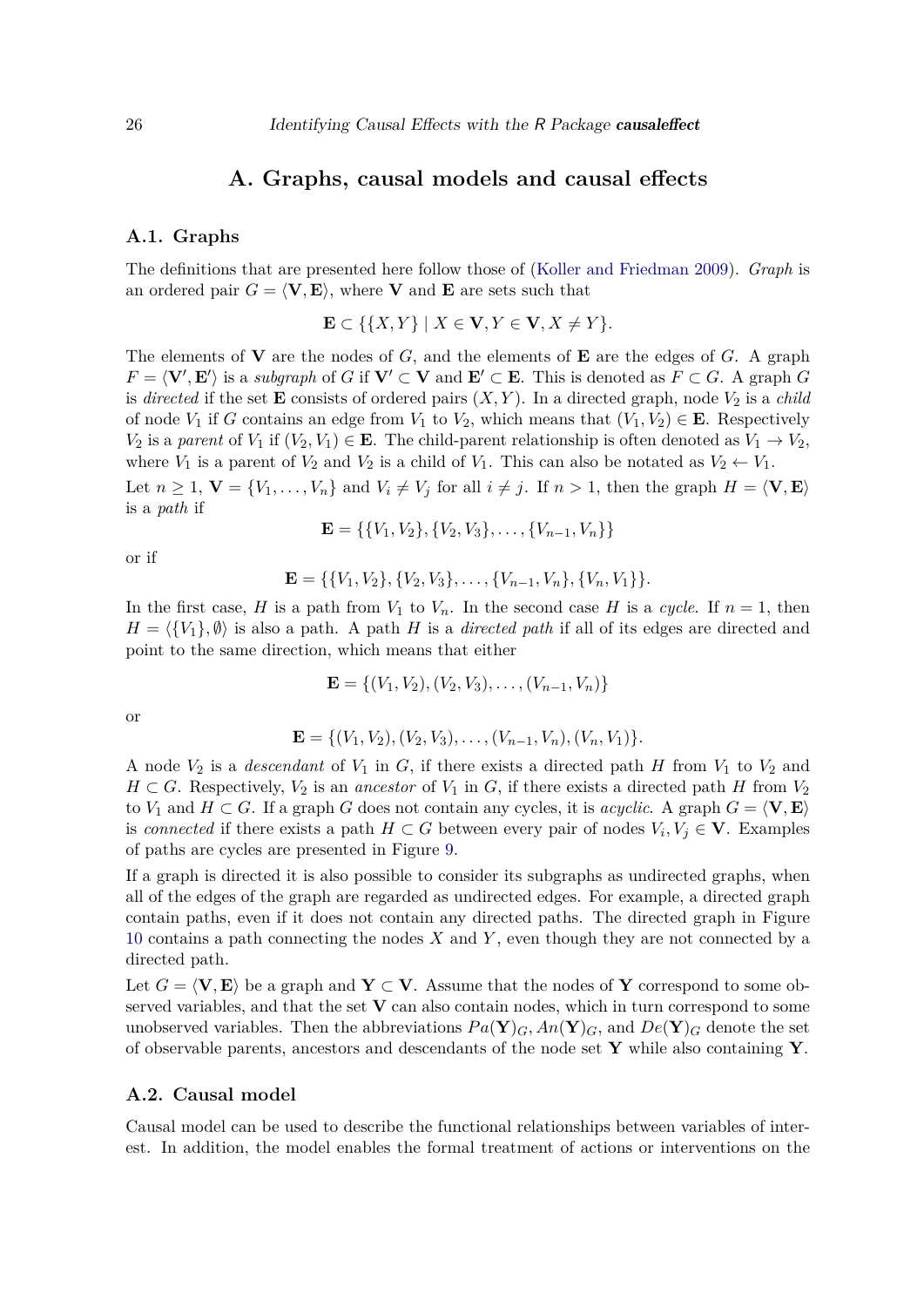<span id="page-26-0"></span>

<span id="page-26-1"></span>Figure 9: Directed and undirected paths and cycles.



Figure 10: An undirected path in a directed graph.

variables of the model. Judea Pearl defined the deterministic causal model and its probabilistic counterpart [\(Pearl 2009,](#page-23-1) p. 203-205), which are presented in this section.

**Definition 9** (Causal Model, [\(Pearl 2009\)](#page-23-1) 7.1.1)**.** A *causal model* is a triple

$$
M = \langle \mathbf{U}, \mathbf{V}, \mathbf{F} \rangle,
$$

where:

- 1. **U** is a set of background variables that are determined by factors outside the model;
- 2. **V** is a set  $\{V_1, V_2, \ldots, V_n\}$  of variables, called endogenous, that are determined by variables in the model – that is, variables in  $\mathbf{U} \cup \mathbf{V}$ ; and
- 3. **F** is a set of functions  $\{f_{V_1}, f_{V_2}, \ldots, f_{V_n}\}$  such that each  $f_{V_i}$  is a mapping from (the  $\text{respective domains of}$   $\textbf{U} \cup (\textbf{V} \setminus V_i)$  to  $V_i$ , and such that the entire set  $\textbf{F}$  forms a mapping from **U** to **V**. In other words, each  $f_i$  tells the value of  $V_i$  given the values of all other variables in  $\mathbf{U} \cup \mathbf{V}$ , and the entire set **F** has a unique solution  $V(u)$ . Symbolically, the set of equations **F** can be represented by writing

$$
v_i = f_{V_i}(\mathbf{pa}_{V_i}, \mathbf{u}_{V_i}), \quad i = 1, \dots, n,
$$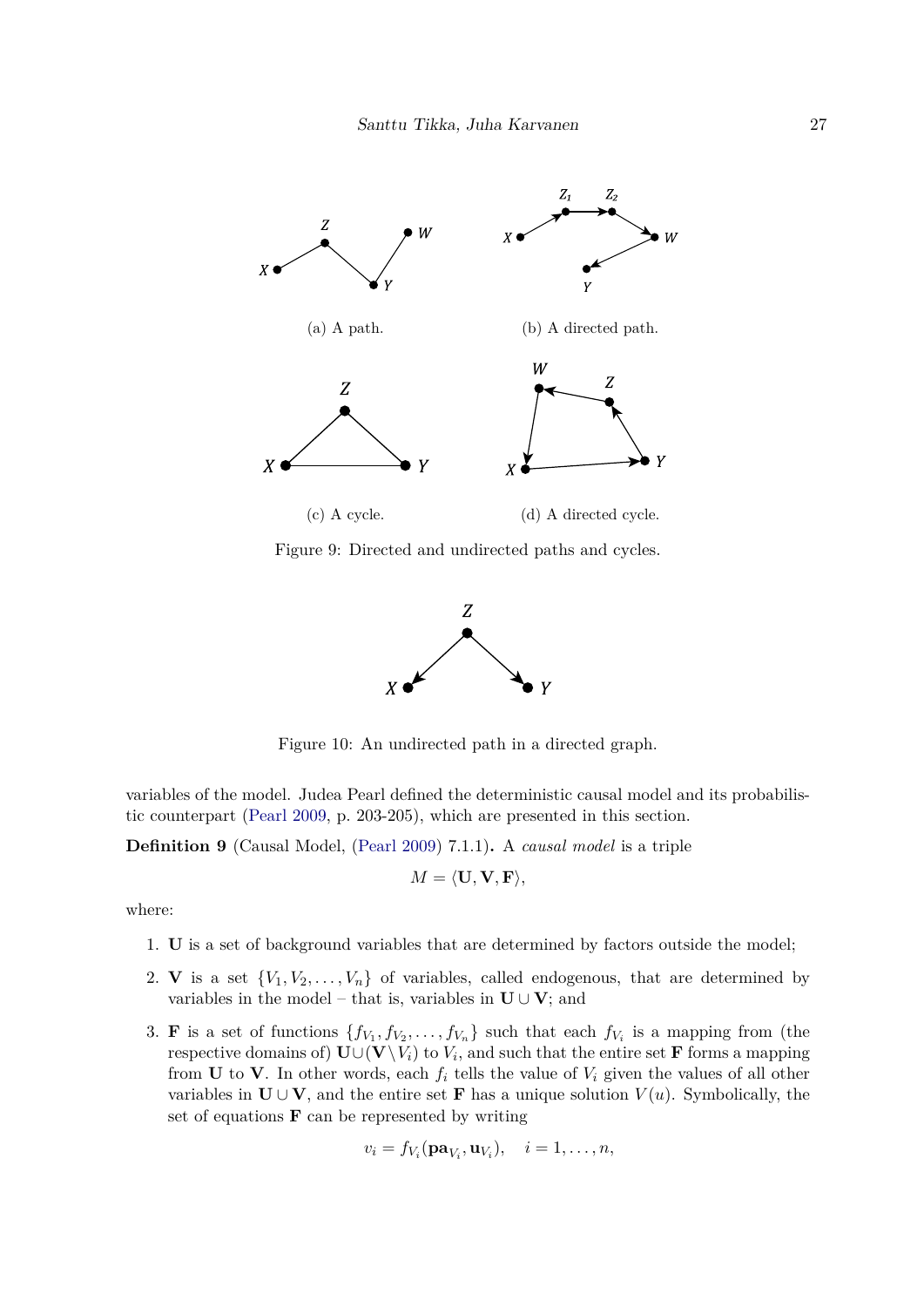

<span id="page-27-1"></span><span id="page-27-0"></span>Figure 11: Example notation of unobserved edges.



Figure 12: Notation for bidirected edges.

where  $\mathbf{pa}_i$  is any realization of the unique minimal set of variables  $\mathbf{PA}_{V_i}$  in  $\mathbf{V} \setminus V_i$ (connoting parents) sufficient for representing  $f_i$ . Likewise,  $\mathbf{U}_{V_i} \subseteq \mathbf{U}$  stand for the unique minimal set of variables in  $U$  sufficient for representing  $f_i$ .

For each causal model M there is a corresponding graph  $G = \langle \mathbf{W}, \mathbf{E} \rangle$ . The node set **W** contains a node for each observed and unobserved variable of *M*. The edge set **E** is determined by the functional relationships between the variables of **V** and **U** in the causal model *M*. The set **E** contains an edge from *X* to *Y* if  $X \in \mathbf{PA}_Y$ , which means that there is an edge coming into  $V_i$  from every node required to uniquely define  $f_{V_i}$ . Likewise, the set **E** contains an edge from *U* to every node  $V_i$  such that  $U \in U_{V_i}$ .

The definition of causal model does not set any limitations for the unobserved variables. Thus any unobserved node can be a parent of an arbitrary number of observed nodes. If every unobserved node is a parent of exactly two observed nodes, then the causal model is a *semi-Markovian causal model*. [Verma](#page-24-15) [\(1993\)](#page-24-15) showed, that for any causal model with unobserved variables one can construct a semi-Markovian causal model that encodes the same set of conditional independences. This is why only semi-Markovian models are considered in this paper.

The edges coming from unobserved variables are sometimes denoted as in Figure [11.](#page-27-0) However, it is common not to include the unobserved nodes in the visual representation of the graph, which serves to simplify the notation. Instead, it is said that there exists a *bidirected edge* between *X* and *Y* , which corresponds to the effect of the unobserved variable. Thus the notation of Figure [12](#page-27-1) is utilized instead of the one in Figure [11.](#page-27-0)

This notation is used in [\(Huang and Valtorta 2006;](#page-22-7) [Shpitser and Pearl 2006b;](#page-24-0) [Tian 2002\)](#page-24-8). It should be noted, that a bidirected edge is not the same as two directed edges between two nodes, as this would induce a cycle in the graph which is not allowed. Next, the definition of the causal model is expanded by defining a probability distribution for the unobserved variables.

**Definition 10** (Probabilistic Causal Model, [\(Pearl 2009\)](#page-23-1) 7.1.6)**.** A *Probabilistic causal model* is a pair

$$
M = \langle M_D, P(\mathbf{U}) \rangle,
$$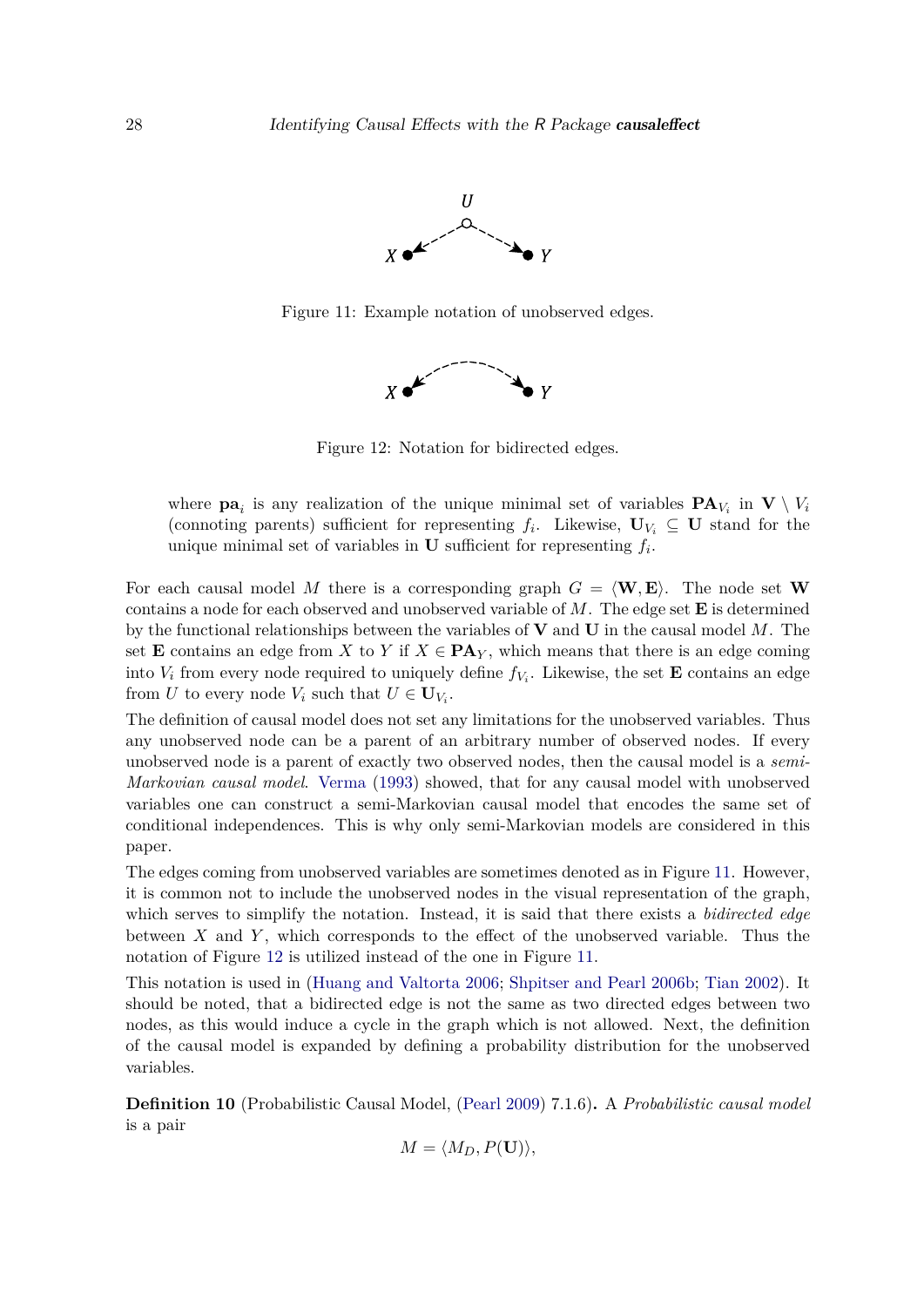where  $M_D$  is a (deterministic) causal model and  $P(U)$  is the joint distribution of the variables in **U**.

Henceforth in the paper, the term causal model refers to a probabilistic semi-Markovian causal model without exception. Similarly, any graphs discussed will also refer to the graphs induced by these causal models. A graph *G* induced by a causal model is strongly related to the joint distribution *P* of all variables in the model, where  $P = \prod_{i=1}^{n} P(v_i|pa^*(V_i)G) \prod_{j=1}^{k} P(u_j)$ , and *P a*<sup>∗</sup> (*.*)*<sup>G</sup>* also contains all unobserved parents. If this relationship holds, then *G* is an *I-map* (independence map) of *P*. Independence properties of *G* and *P* are closely related through the following definition

**Definition 11** (d-separation, [\(Pearl 2009\)](#page-23-1) 1.2.3). Let  $H = \langle V, E \rangle$  be a path and a set  $\mathbf{Z} \subset V$ . *H* is said to be *d-separated* by **Z** in *G*, if and only if either

- 1. *H* contains a chain  $I \to M \to J$  or a fork  $I \leftarrow M \to J$ , where  $M \in \mathbb{Z}$  and  $I, J \in \mathbb{V}$ ., or
- 2. *H* contains an inverted fork  $I \to M \leftarrow J$ , where  $De(M)_G \cap \mathbf{Z} = \emptyset$ .

Disjoint sets **X** and **Y** are said to be d-separated by **Z** in *G* if every path from **X** to **Y** is d-separated by **Z** in *G*.

If **X** and **Y** are d-separated by **Z** in  $G$ , then **X** is independent of **Y** given **Z** in every  $P$  for which *G* is an *I*-map of *P*. The notation of [\(Dawid 1979\)](#page-22-13) is used to denote this statement as  $(X \perp \!\!\!\perp Y \mid \mathbf{Z})_G$ .

#### **A.3. Causal effects**

Interventions on a causal model alter the functional relationships between its variables. Any intervention  $do(X = x)$  on a causal model *M* produces a new model  $M_x = \langle U, V, F_x, P(U) \rangle$ , where  $\mathbf{F}_x$  is obtained by replacing  $f_X \in \mathbf{F}$  for each  $X \in \mathbf{X}$  with a constant function, where the constants are defined as the **x** values of  $do(X = x)$ . It is now feasible to formalize the notion of causal effects as follows.

**Definition 12** (Causal Effect, [\(Shpitser and Pearl 2006b\)](#page-24-0)). Let  $M = \langle \mathbf{U}, \mathbf{V}, \mathbf{F}, P(\mathbf{U}) \rangle$  be a causal model and  $\mathbf{Y}, \mathbf{X} \subset \mathbf{V}$ . The *causal effect* of  $do(\mathbf{X} = \mathbf{x})$  on the set Y in M is the marginal distribution of **Y** in  $M_x$ , which is noted by  $P(Y|do(X = x)) = P_x(Y)$ .

For every action  $do(\mathbf{X} = \mathbf{x})$  it is required that  $P(\mathbf{x}|Pa(\mathbf{X})_G \setminus \mathbf{X}) > 0$ . This limitation ensures that  $P_{\mathbf{x}}(\mathbf{V})$  and its marginals are well defined. The restriction stems from the fact that it is unfeasible to force  $\bf{X}$  to attain values which cannot be observed. No inference can be made from the distribution of such an intervention using observational data.

**Definition 13** (Causal Effect Identifiability, [\(Shpitser and Pearl 2006b\)](#page-24-0) 2). Let  $G = \langle \mathbf{V}, \mathbf{E} \rangle$ be a graph and  $\mathbf{Y}, \mathbf{X} \subset \mathbf{V}$ . The causal effect of  $do(\mathbf{X} = \mathbf{x})$  on the set  $\mathbf{Y}$ , where  $\mathbf{Y} \cap \mathbf{X} = \emptyset$ . is *identifiable* in *G* if  $P^1_{\mathbf{x}}(\mathbf{Y}) = P^2_{\mathbf{x}}(\mathbf{Y})$  for every pair of causal models  $M^1$  and  $M^2$  such that  $P^1(\mathbf{V}) = P^2(\mathbf{V})$  and  $P^1(\mathbf{x}|Pa(\mathbf{X})_G \setminus \mathbf{X}) > 0$ .

It is often impossible to show that a causal effect is identifiable by using solely the definition, because one would have to compare every causal model that agree on the distribution of the